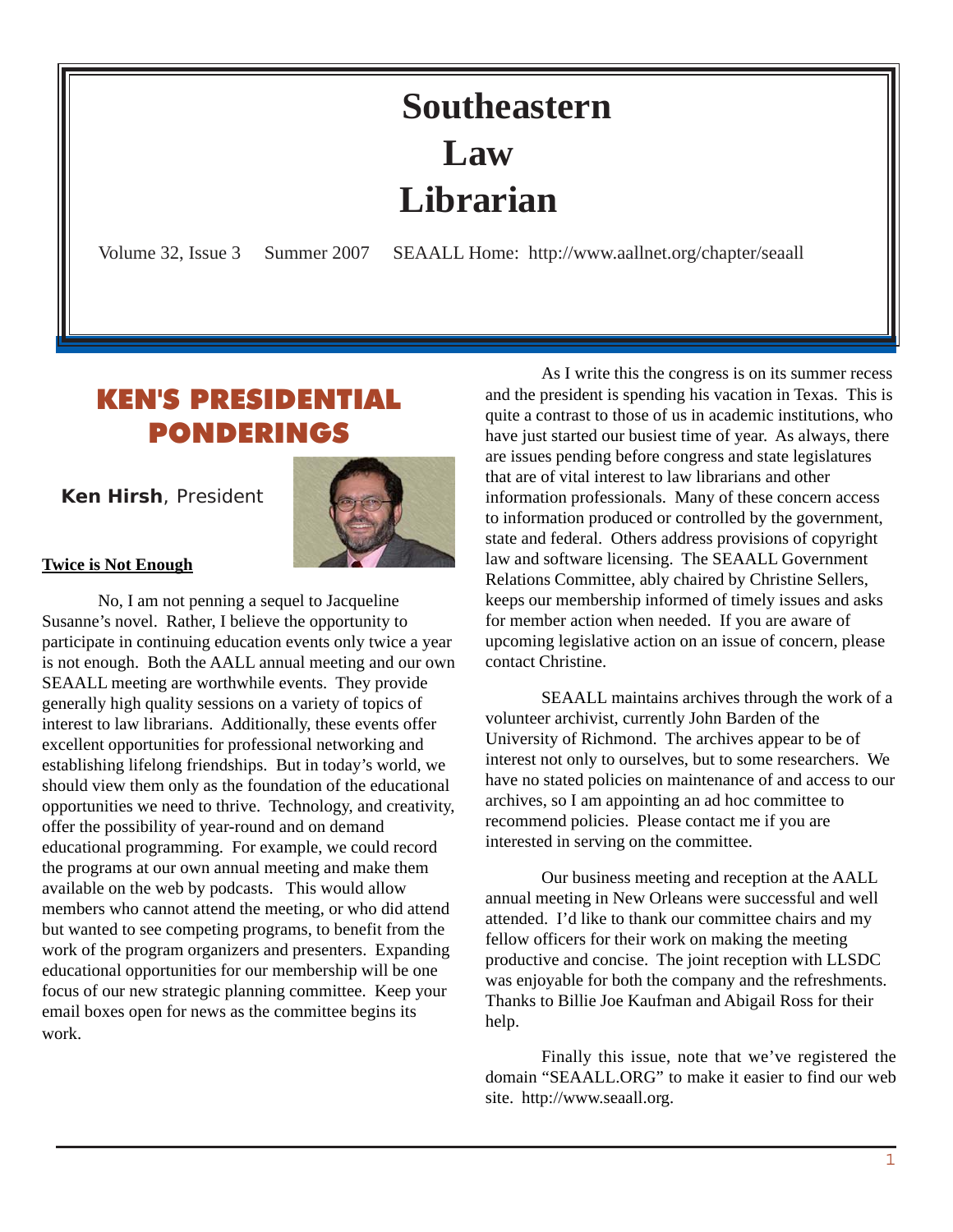# **SOUTHEASTERN LAW LIBRARIAN**

The Southeastern Law Librarian (ISSN 0272- 7560) is the official publication of the Southeastern Chapter of the American Association of Law Libraries. It is published quarterly and is distributed free to all SEAALL members. Editorial comments or submissions should be sent to:

Lisa Smith-Butler, Assistant Dean & Assistant Professor Nova Southeastern University, Shepard Broad Law Center Law Library & Technology Center 3305 College Ave. Ft. Lauderdale, FL 33314 [\(954\) 262-6211](mailto:melamut@email.unc.edu) [smith-butlerl@nsu.law.nova.edu](mailto:melamut@email.unc.edu)

Submissions may be sent in hardcopy or electronic format. Direct transmission via electronic mail is preferred, but all standard size diskettes are acceptable, if delivered in IBM-based Wordperfect, Word, or plain ASCII format.

Newsletter Deadlines are: Winter January 30, 2007 Spring May 15, 2007 Summer July 31, 2007 Fall November 30, 2007

The opinions in the columns are those of the authors and do not necessarily represent those of SEAALL. The Southeastern Law Librarian is not copyrighted; however, permission should be sought from the authors and credit given when quoting or photocopying materials from the publication.



# **CONTENTS**

[Ken's Presidential Ponderings](#page-0-0) SEAALL Officers SEAALL Briefs Silliness Enjoyed... Books to Read From the Editor Working Outside the Box UGA Orientation Financial Statement Rising to the Challenge of **Service** Everything I Need to Know.... Next Generation Librarians DC Next Year Note from the Treasurer Business Meeting Minutes Government Relations Report **Committees**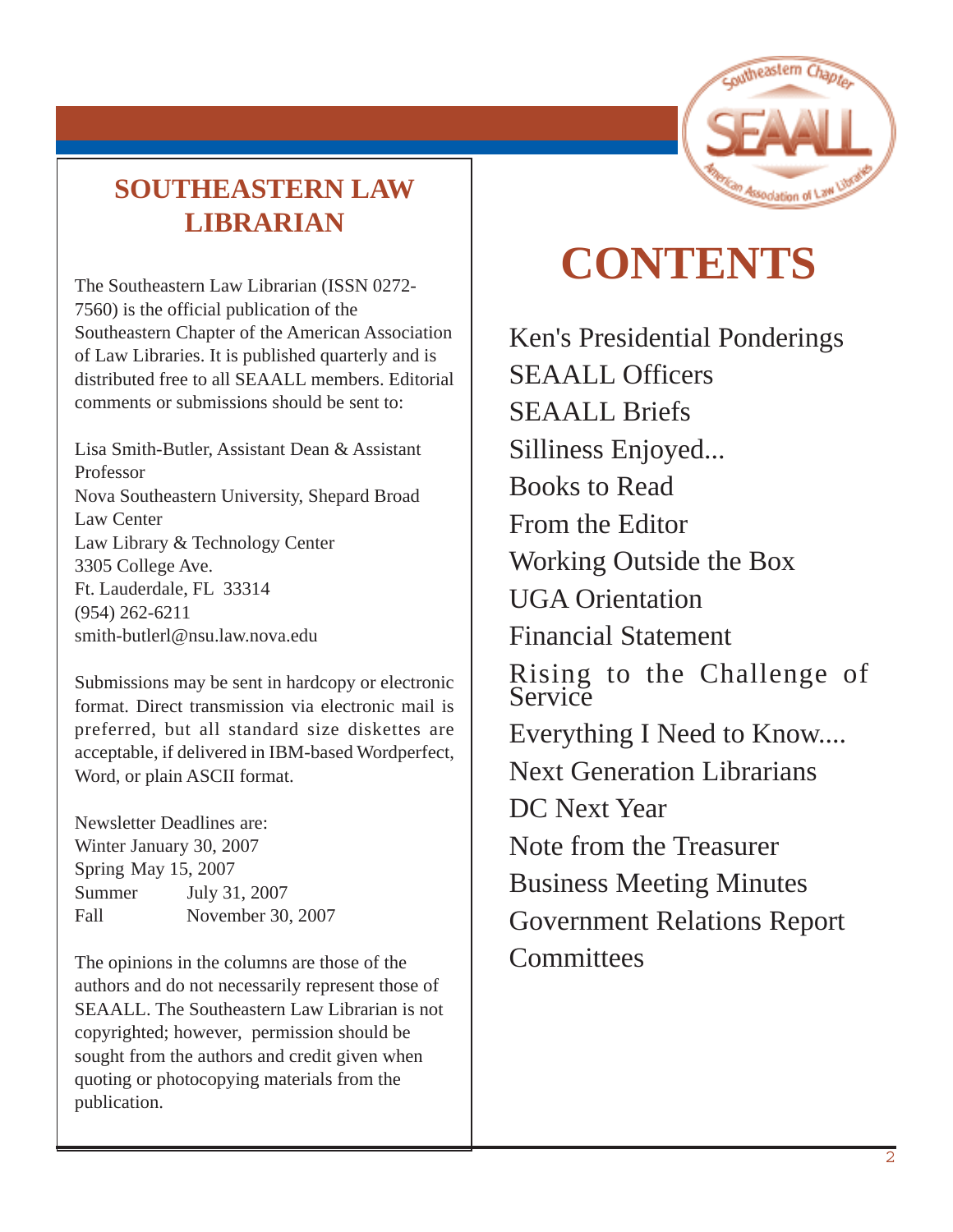#### **SEAALL OFFICERS**

#### **PRESIDENT Kenneth J. Hirsh**

Director of Computing Services Duke University School of Law Box 90366 Durham, NC 27708-0366 Telephone: (919) 613-7155 Fax: (919) 613-7231 Email: [ken@law.duke.edu](mailto:ken@law.duke.edu)

# **VICE-PRESIDENT/PRESIDENT-ELECT**

#### **Amy Osborne**

Foreign & Internaional Law Specialist University of Kentucky Law Library 620 S. Limestone St. Lexington, KY 40506-0048 Phone: (859) 257-8347 Fax: (859) 323-4906 [Email: amyo@uky.edu](mailto:swambold@richmond.edu)

#### **SECRETARY Sally Wambold**

Technical Services Librarian Law School Library University of Richmond Richmond, VA 23173 Telephone: (804) 289-8226 Fax: (804) 287-1845 [Email: swambold@richmond.edu](mailto:swambold@richmond.edu)

#### **TREASURER Paula Tejeda**

Associate Law Librarian Charles School of Law 81 Mary St. Charleston, SC 29403 Phone: (843) 329-1000 x312 Fax: (843) 329-0491 [Email: ptejeda@charlestonlaw.org](mailto:bissettj@wlu.edu)

#### **IMMEDIATE PAST PRESIDENT Anne Klinefelter**

Associate Director and Clinical Professor of Law Kathrine R. Everett Law Library University of North Carolina at Chapel Hill Campus Box #3385 Chapel Hill, NC 27599 Telephone: (919) 962-6202 Fax: (919) 962-1193 [E-mail: klinefel@email.unc.edu](mailto:klinefel@email.unc.edu)

#### **MEMBERS-AT-LARGE**

**Grace M. Mills**

**Director** Florida A & M University, College of Law Library One North Orange Avenue Orlando, FL 32801 Telephone: (407) 254-3271 Fax: (407) 254-3273 Email: [grace.mills@famu.edu](mailto:grace.mills@famu.edu)

#### **Nancy Adams**

U.S. District Court Library Northern District of Georgia 75 Spring St., SW, Room 2356 Atlanta, GA 30303 Phone: (404) 215-1319 Fax: (404) 215-1320 [Email: nancy\\_adams@ca11.uscourts.gov](mailto:vsmith@wcsr.com)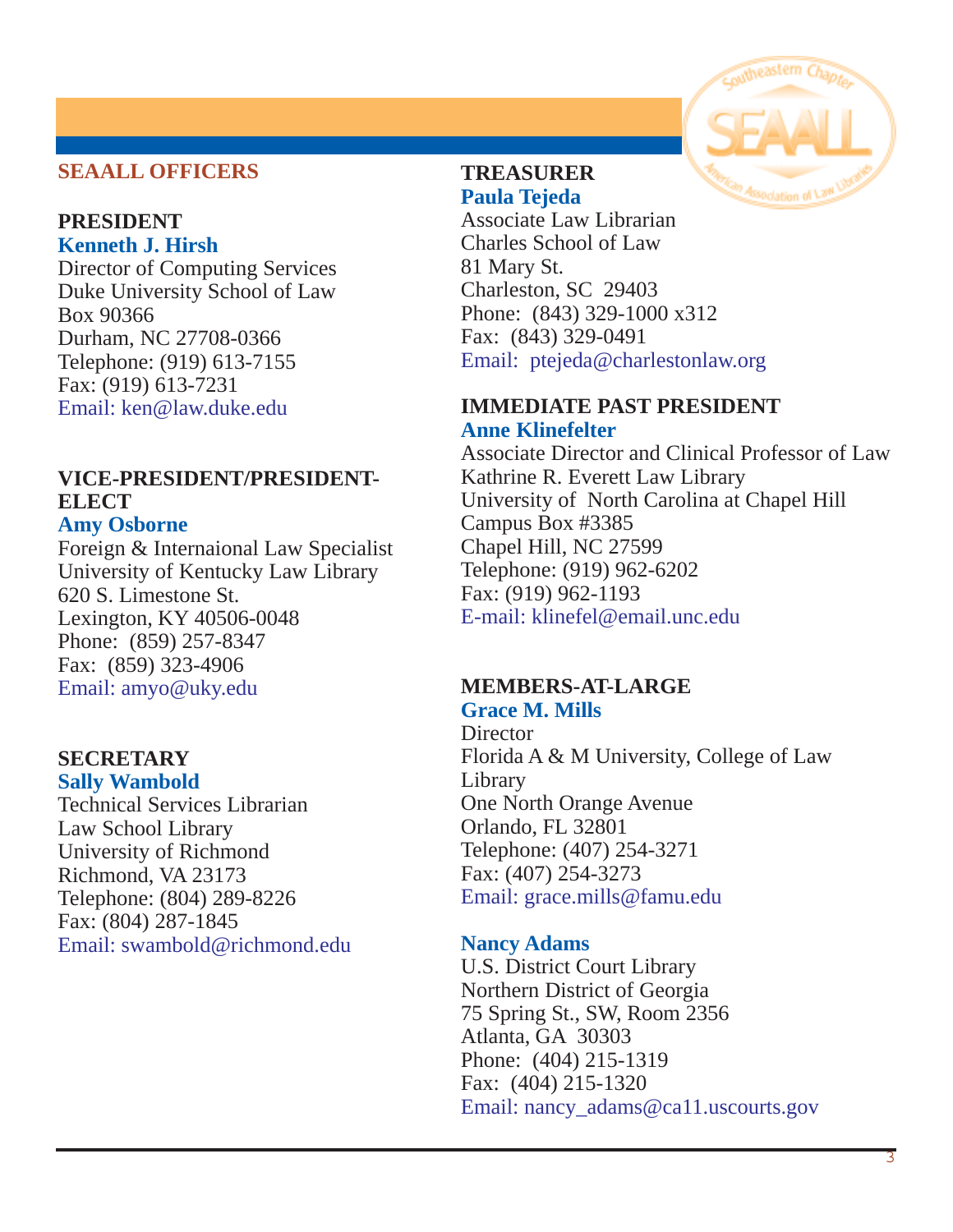# outheastern

# **SEAALL BRIEFS**

**compiled by Karin Den Bleyker**

[Email: dbleyker@mc.edu](mailto:dbleyker@mc.edu)

#### **DISTRICT OF COLUMBIA**

#### **Georgetown University Law Library**

**Thanh Nguyen** has been promoted to fill our new faculty services librarian position, and **Catherine Dunn** starts here on August 20<sup>th</sup> as a reference librarian. **Matt Ciszek**, our Head of Access Services, has left to become the Head Librarian at Lartz Memorial Library on Penn State's Shenango campus. **Doug Lind** has moved on to become the Director of the Southern Illinois School of Law Library.

#### **FLORIDA**

#### **Barry University**

**Ray Lytle** informs us that he is going to be the director of the library American Justice School of Law in Paducah, Kentucky. He will start there August 20, 2007.

#### **Florida A&M College of Law, Orlando, Florida**

**Phyllis Allen** has been promoted from her position **VIRGINIA** as Library Technical Assistant to Library Technical Assistant Supervisor in the Florida A&M Univ. Law Library. **Lorelle R. Anderson** recently joined Florida A&M Univ. College of Law Library as the Assistant Director of Public Services. She comes to the Law Library from her most recent employer, University of Central Florida. She received her MLS degree from University of Maryland and her JD degree from Georgetown University. **Elester Cawthorn** joined the Florida A&M Univ. Law Library in late April, 2007. He has come to Florida from District of Columbia where he was employed in several federal government entities. **Linda Sobey** has been promoted from Acting Head of Technical Services to Assistant Director of Technical Services.

As one of the initial librarians at our Law Library, she started as a Catalog Librarian when she came to us from University of Central Florida.

#### **GEORGIA**

#### **Georgia State University**

**Pam Brannon** has joined the Georgia State University College of Law Library as the Reference/ Electronic Services Librarian. In addition to providing services to faculty, students, and the public as a member of the public services department, she is in charge of the Library's electronic resources, website, and ILS. Pam is a graduate of the Pratt Institute School of Information and Library Science and the University of Georgia School of Law. Prior to coming to Georgia State, she worked in staff and student positions at several libraries, including the University of Georgia\*s Alexander Campbell King Law Library and the New York Public Library Research Libraries. **Michael Davis** began work at Georgia State University College of Law Library on August 1, 2007. He came from the Arthur Neef Law Library at Wayne State University in Detroit, MI. He will be the reference librarian at GSU and will also act as a faculty liaison and teach legal research to first year law students.

#### **University of Richmond School of Law Library**

**Suzanne B. Corriel**l will join the University of Richmond School of Law Library as Reference and Research Services Librarian, effective August 1, 2007. Suzanne is a 2007 graduate of the University of Iowa School of Library and Information Science and a 2006 graduate of the University of Iowa College of Law. During her last year of law school, Suzanne served as the Senior Managing Editor of the Iowa Law Review. Suzanne has a B.A. in English from Mount Holyoke College. Since August 2006, she has served as the Circulation/Reference Librarian at the University of Iowa College of Law Library.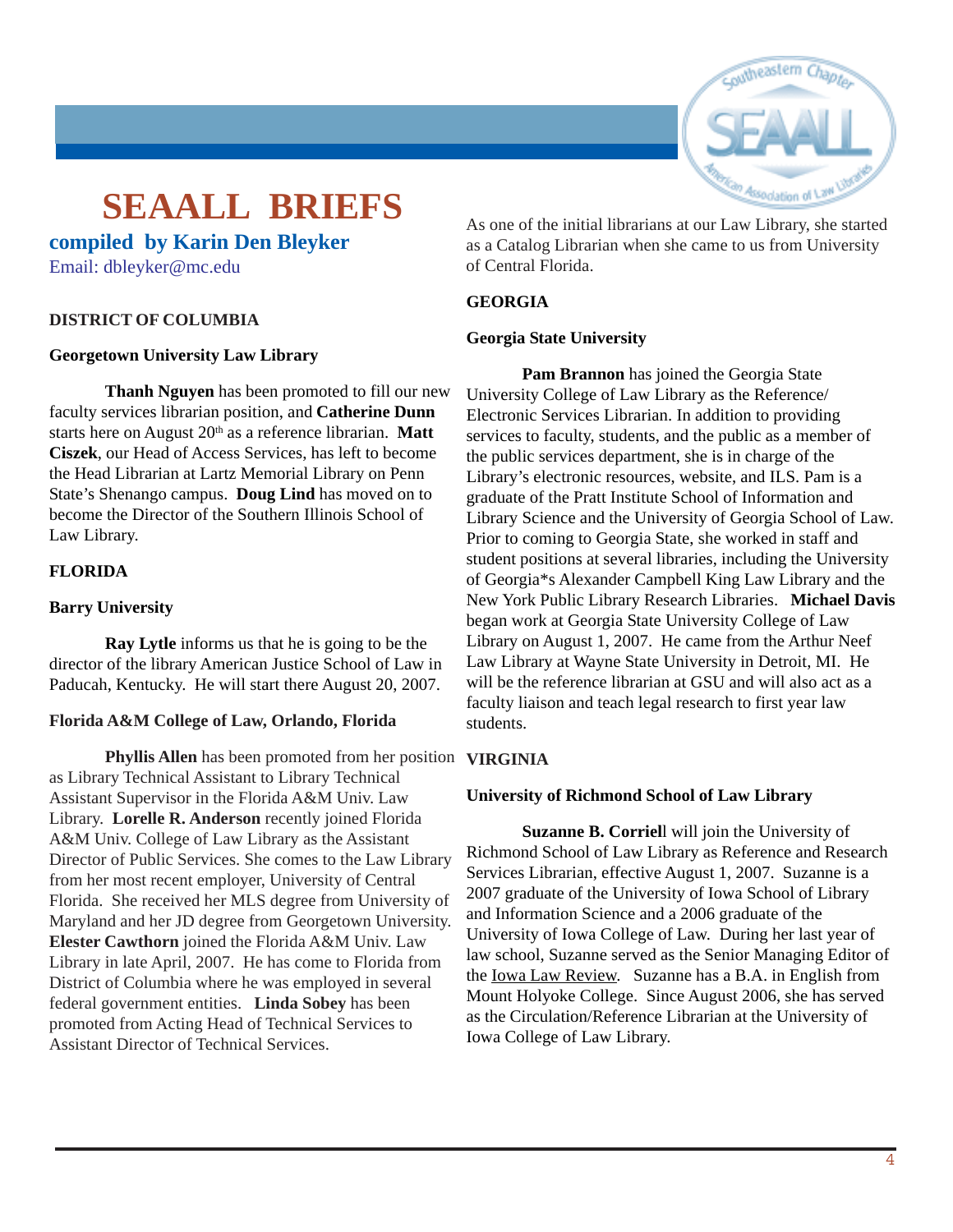

**Silliness Enjoyed, a review of** *The Big Over Easy: a Nursery Crime by Jasper Fforde*

#### **By Sally Wambold, Technical Services Librarian, University of Richmond**

Replete with Rapunzel and her 28-foot-long auburn hair and her husband Solomon Grundy (born on Monday), *The Big Over Easy* blends nursery characters and ordinary people into a complex, rich, and humorous mystery by Jasper Fforde. Detective Inspector (DI) Jack Spratt and his assistant Detective Sargeant (DS) Mary Mary investigate the murder of Humperdinck (Humpty) Jehoshaphat Aloysius Stuyvesant van Dumpty, businessman, philanthropist, large egg, with an entry in *Who's What.* Also working in the Nursery Crime Division (NCD) under DI Spratt's leadership are Ashley the Rambosian (an alien) whose real name is

1001111001000100111011100100; Otto Tibbit (whose father loved word games and palindromes of course); Charles Baker the hypochondriac; and Constable the Baroness Gretel Leibnitz von Kandlestyk-Maeker. This first title in the Nursery Crime series also has a delightful subplot about the Titan Prometheus and Jack's daughter Pandora (and much, much more). This may be the perfect summer novel, light but not overly predictable. The plot is worthy of John le Carré with its countless twists and turns. The epigraphs are extremely clever and put nursery characters in a different, more real-life perspective. This book is not for no-nonsense people, but for those who enjoy, even love, word play, I say "Read on!" Or, if intrigued, consider listening to the unabridged audio version read most expertly and beautifully by Simon Prebble. Both are available on Amazon and Barnes and Noble and are published by Penguin Books (among others). Happy, hilarious reading!

#### **Suggested Professional Reads ....**

Humbach, John, Whose Monet? An Introduction to the American Legal System (New York: Aspen 2007.)

Stucky, Roy & Others, Best Practices for Legal Education: A Vision and a Road Map (Clinical Legal Eduation Association 2007) *available at* http:// cleaweb.org/bestpractices/

Sullivan, William M., Colby, Anne, Wegner, Judith Welch, Bond, Lloyd, and Shulman, Lee S., Educating Lawyers: Preparation for the Profession of Law (San Francisco: CA, Jossey-Bass 2007.) You may also hear this title referred to as the **Carnegie Report**.

Weinberger, David, Everything is Miscellaneous: The Power of the New Digital Disorder (New York: Times Books 2007.)

## **FROM THE EDITOR**

As always, I'm looking for articles, photos, suggestions, and feedback. Many thanks to all of you who have contriubted. Let us know what you'd like for the upcoming year. Join! Submit articles and photos. Share interesting projects and ideas from your library and your librarians. This is our newsletter so help make it count.

Send your submission or comments to [smith](mailto:melamut@email.unc.edu)[butlerl@nsu.law.nova.edu](mailto:melamut@email.unc.edu)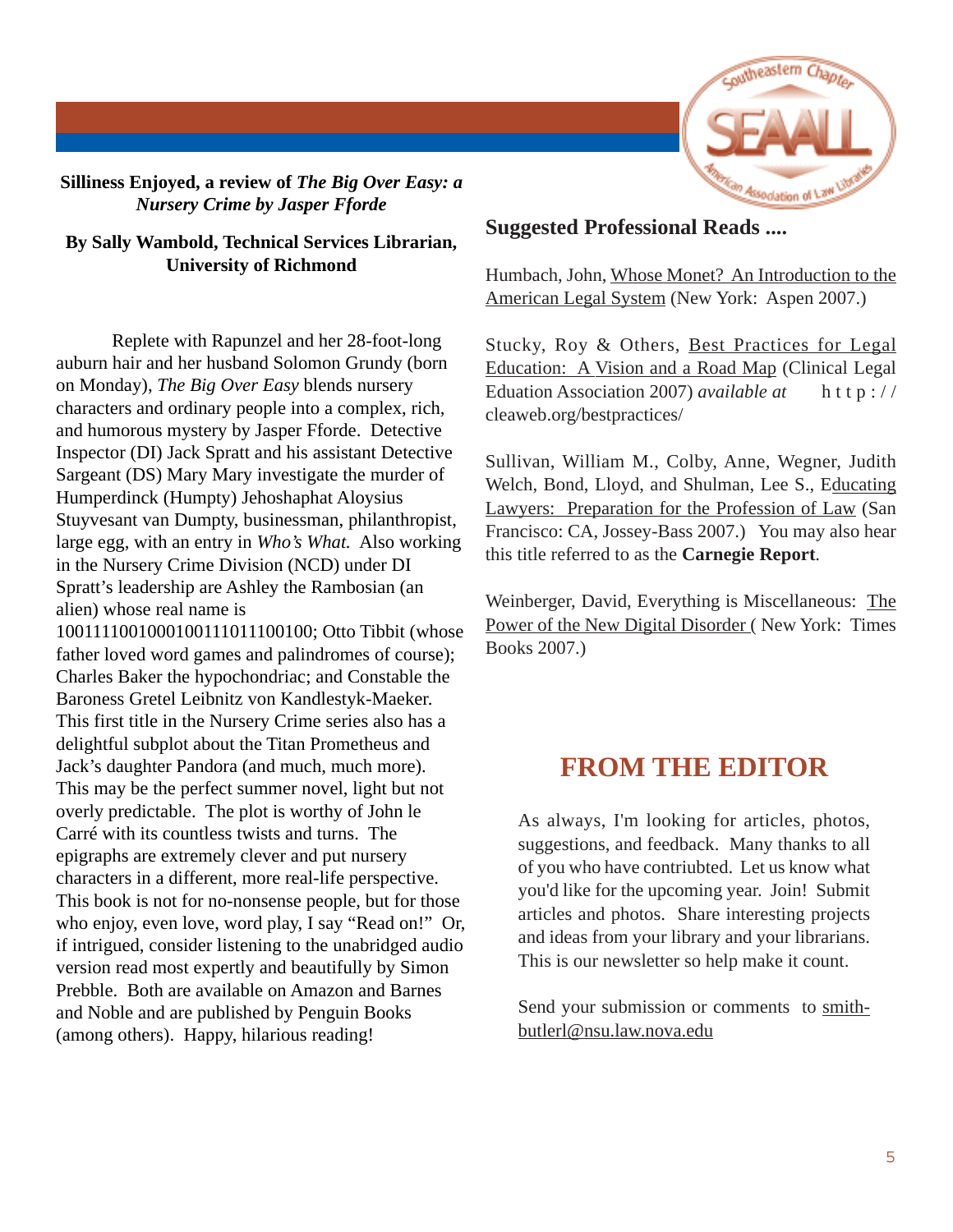

#### **Working Outside the Box of Your Job can Sometimes Resolve Issues Inside the Box**

#### **Kathleen Brown, Faculty & Student Services Librarian, St. Thomas University Law Library**

My mother always told my sister and I that we did not have to color in between the lines if we didn't want to and that people and things in the coloring book could be any hue we could imagine. I think her philosophy has always stayed with me and that is why I have been described on more then one occasion as a person who thinks outside the box. My creative approach keeps me upbeat and willing to take on new challenges. Even though I am an outside the box thinker, I have only recently become an outside the box worker. I would define an outside the box worker in the role of an instructor as an individual who takes their current instruction, modifies it and then effectively communicates the new instruction to an audience they did not anticipate working with. I recently experienced working as an instructor outside my box and it broadened my thinking about issues in the law library with current law students and how to address these issues.

One of my duties as the Faculty and Student Services Librarian is to provide research instruction to law classes when requested. Surprisingly, it was a request for me to teach in a class that resulted in me working outside of my law library box. One late afternoon, an adjunct faculty member stopped by my office with only a few minutes to talk before his class. He mentioned that he would need me to teach if I was available. I checked my calendar to ensure that I was free. I then took down the data about the legal subject matter he wanted me to go over, how many students were in the class, and the time. On his way out the door he said, "*It is over in the O'Mailia building, classroom # \_\_\_, it is my undergraduate \_\_\_\_\_\_\_ class*."

 I sat in my chair feeling a bit perplexed by the situation one thought quickly popped into my head...

"A*m I even allowed to do that*?" I am currently working my first law librarianship job and am aware of most of the responsibilities that fall within the "box" of my job. I have never been a person to shirk away from a challenge so I spoke with the Director of the law library to make him aware of my guest lecturing in an undergraduate class and began preparing for the lecture. I quickly realized that the preparation for this class needed to be different from my norm. Traditionally, I instruct from the point of view that the law students know and understand the fundamentals of the legal system. Now I was stepping out of the law school arena to teach and I quickly realized that a class of students at the undergraduate level would need instruction on all the basic elements of the law to understand the more specialized legal research instruction the professor had requested for the class.

The day arrived to teach the undergraduate class. I provided them with a tour of the law library and then walked away from the law school and onto the undergraduate part of campus armed with handouts, books and electronic databases. Throughout the two hour lecture, I fielded questions from the students and allowed them to work with the resources I had removed from the library. After my instruction was complete, I received positive feedback from the students. A number of them mentioned they especially liked learning how to read a citation by breaking it down into its parts and then using those parts to locate the law in books. I then returned to the law library, put the resources away, and intended to be done with the undergraduate instruction experience. However, that evening and for several days after the experience, I kept thinking about the undergraduate students questions during the instruction and how similar their questions were to the ones I receive at the reference desk from new law students. I quickly ruled out the idea that the undergraduates were actually legal gurus for the more sound theory that law students are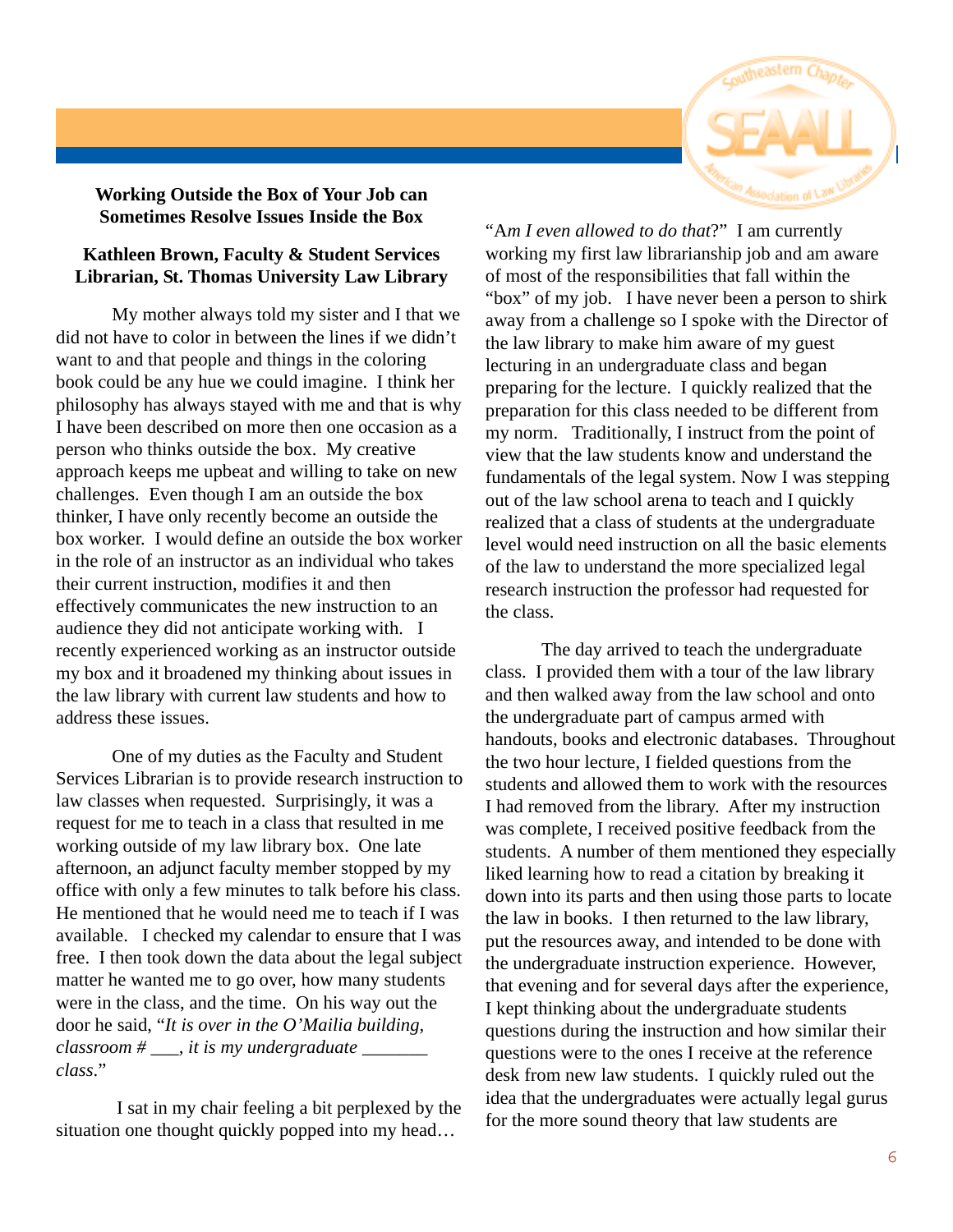

coming into law school with a knowledge level of the law that is the same as the undergraduate class I had just taught. I informally spoke with several law librarians about the questions I had received at the reference desk. When I asked what they thought the cause of the law student's lack of knowledge could be, the conversations quickly turned to law students not being like those in the past, problems with the "millennium generation", and whether or not libraries should have a reference desk. I do agree with my colleagues, that the "millennium generation" raises issues for a law library today. Yet, students not learning the legal basics may go beyond a generational generalization. Instead, the issue may stem form the fact that the educational process before law school has changed and this has altered how prepared the law students are when they begin taking classes.

While investigating this idea, I came across the article, *The Over-Education of American Lawyers: an economic and ethical analysis of the requirements for practicing law in the United States* by *Vijay Sekhon*. Much of the article was not applicable to my question but it does present the theories behind the merits of a prerequisite undergraduate degree to get into law school. In the past, many individuals entering law school brought with them some legal background because they had a political science major or course study focus. Today, this course of study is not the norm for students who want to get into law school. The ABA, in their *Official Guide to Preparing for Law School* suggests to students wanting to go to law school that there is no recommended academic course of study for undergraduates and that students are admitted to school from all courses of study. I then looked at the admissions portion of several law school websites and discovered that almost all contained similar statements to the one in the ABA guide. The University of Michigan website even mentions that the incoming class will have 65 to 70 different majors. Some students today are entering law school with undergraduate majors that never exposed them to the law.

 In the last year or so, I have heard individuals at conferences and events discussing the fact that many current law students do not possess the basic knowledge of the law that in the past we learned in a civics or government class in middle or high school. I then began to wonder what exposure the law students had to the law prior to college. In the article, *Content Knowledge-The Real Reading Crisis* that appeared in the summer 2007 edition of Childhood Education the authors, Tsuguhiko Kato and Maryann Manning, discuss the educational problems that are a direct result of the emphasis on test scores and No Child Left Behind. The article presents the idea that due to the way students are being taught, it is changing not only the way children are learning but also the material that the students are even being taught. The authors also mention that teachers are receiving requests from administrators to stop teaching social studies and to instead focus their efforts on the math and reading memorization and speed skills. The refocusing of what is being taught in classrooms today is eliminating the student's opportunity to be exposed to certain subjects and to learn important comprehension techniques.

 Current law students are not being directly affected by No Child Left Behind. However, the push for improved test scores and factual memorization have been an issue for the American public school system for at least the last 10 years and would have impacted some of our current law students. I recently had a conversation with the Director of our law library about a law student who was unaware of the Federalists or the Federalist Papers. During the conversation we both mentioned being exposed to the Federalists in high school additionally we questioned whether this topic taught to students in high school.

Agreeing to teach an undergraduate class forced me to address and make changes to the way I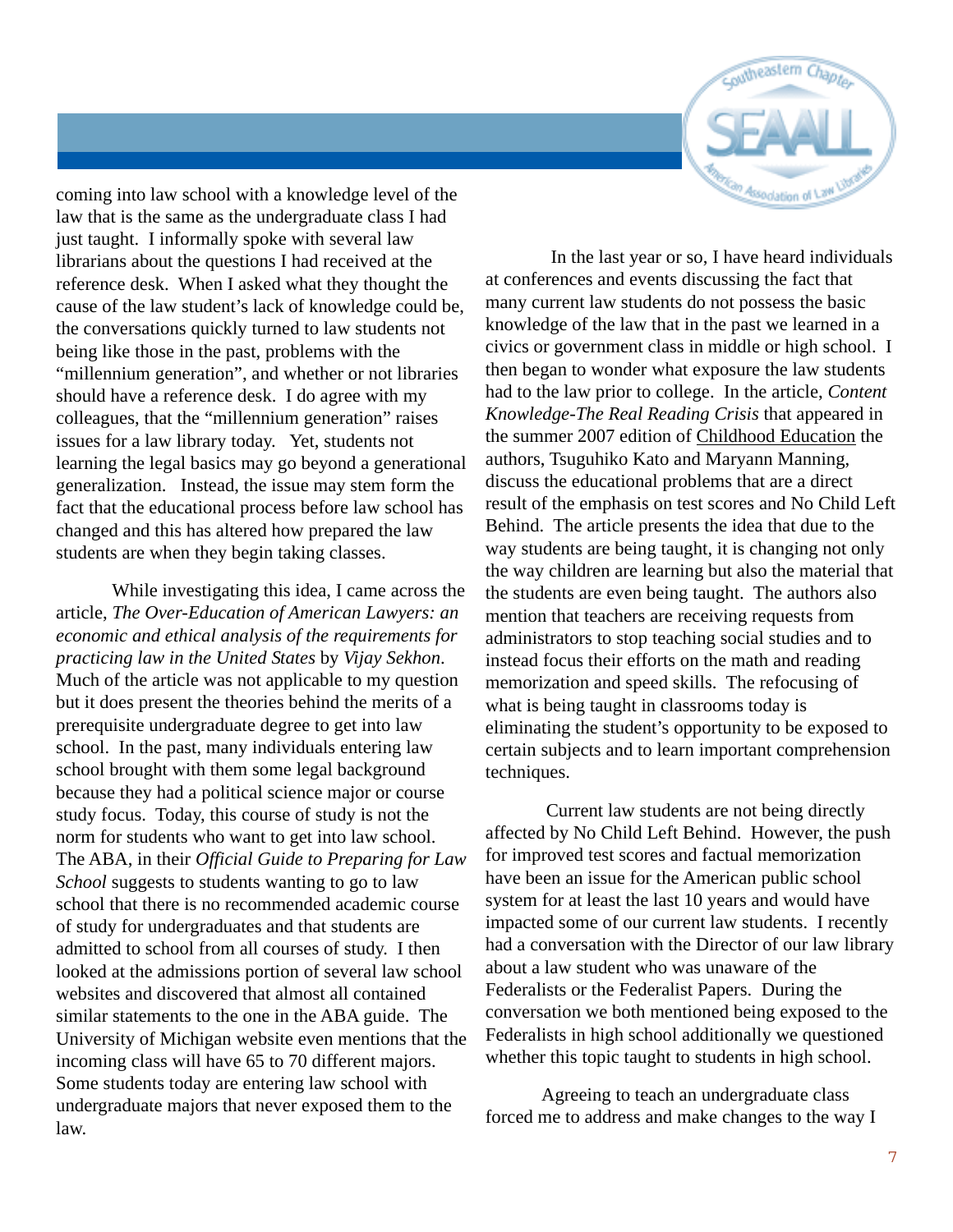

was currently providing legal research instruction. This outside the box undergraduate teaching experience led me on a journey that allowed me to conclude that students today, unlike the law students of the past, are entering law school with limited prior exposure to the law. This lack of familiarity with the law creates issues because often their instructors have higher expectations of the student's grasp of the law than they actually possess. In the end, I resolved that the best way to alleviate the issues that arise from a lack of legal understanding was to somehow provide the law students with said knowledge.

 At the law library, I am hoping to successfully accomplish this task by creating a display that focuses on legal resources that every first year law student should know. Next to the display, I will provide handouts I originally created for the undergraduate class about the legal basics and helpful legal research tips and techniques. Hopefully, this will alleviate some of the first year law student issues while simultaneously empowering them with legal wisdom.







#### **Orientation Wins Excellence in Marketing Award**

#### **Anne Burnett, Foreign & International Law Librarian,**

#### **University of Georgia, Alexander Campbell King Law Library**

The Alexander Campbell King Law Library at the University of Georgia received the AALL/West Excellence in Marketing Award at the 2007 AALL Annual Meeting in New Orleans for best PR Tool Kit for our "1L Orientation Break with Library Goodie Bag" promotion. We thought our fellow SEAALL members might find the details of this promotion to be of interest.

For this event we take advantage of a totally captive audience: 1L students during their very first break on their very first day of Law School Orientation. Our goal is to provide a fun and informative introduction to the Law Library's staff and services, thereby setting the tone for a positive relationship between the students and the Law Library throughout their three years here.

The students leave their early orientation sessions and head over to a courtyard filled with friendly library staff, a welcoming banner, fruit, beverages and boxes filled with Krispy Kreme donuts. Wearing our library name tags, the entire library staff helps greet the new law students, direct them to the refreshments, and provide them with our library goodie bags. The goodie bags contain the following items: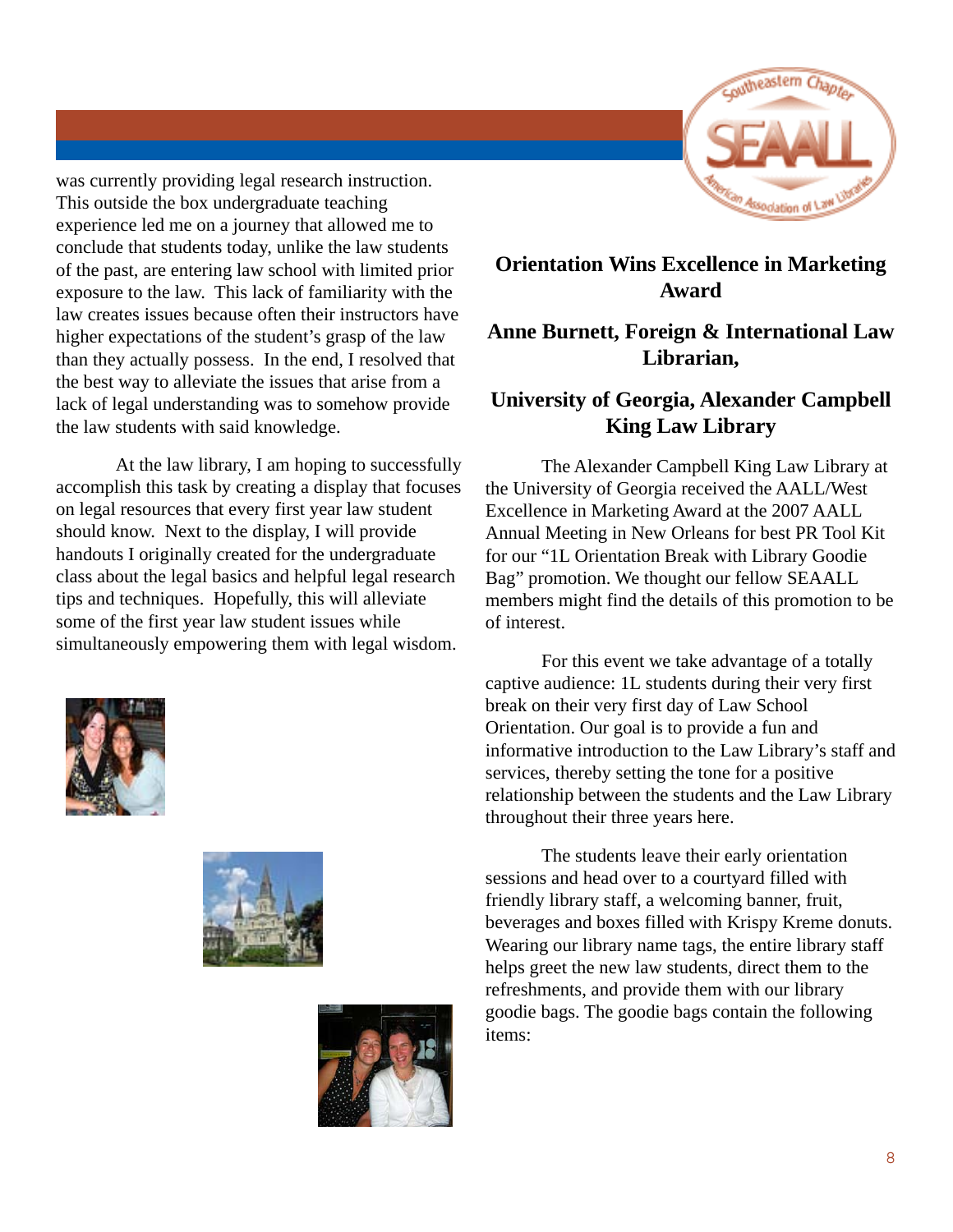# SEAALL FINANCIAL STATEMENT

SEAALL Financial Statement April 2007 to July 2007 Submitted by Paula Tejeda

#### **Opening Balance** \$84,870.53

|                                      | <b>Income</b>                     |
|--------------------------------------|-----------------------------------|
| 2007 SEAALL Registration             | \$4,454.00                        |
| <b>Reimbursement Hotel Coaches</b>   | \$85.00                           |
| 2007/08 Membership Dues              | \$190.00                          |
| Hurricane Fund                       | \$250.00                          |
| <b>Total Income</b>                  | \$4,979.00                        |
| <b>Expenses</b>                      |                                   |
|                                      | <b>SEAALL 2007 Annual Meeting</b> |
| Reimbursements                       | \$1,400.67                        |
| <b>LSU Rural Museum</b>              | \$882.00                          |
| Reception                            | \$4,845.00                        |
| <b>Sheraton Baton Rouge</b>          | \$16,198.54                       |
| <b>SEAALL/AALL Grant</b><br>\$495.00 |                                   |
| Hilton New Orleans 2007 Reception    | \$5,664.38                        |
| SEAALL 2010 Hotel Deposit            | \$500.00                          |
| <b>Total Expenses</b><br>\$29,985.59 |                                   |
| <b>Closing Balance</b>               | \$59,863.94                       |
| <b>Investments</b>                   |                                   |

|                     | Bank of America CD | \$3,468.80  |
|---------------------|--------------------|-------------|
|                     | Fidelity           | \$5,995.48  |
| <b>Total Assets</b> |                    | \$69,328.35 |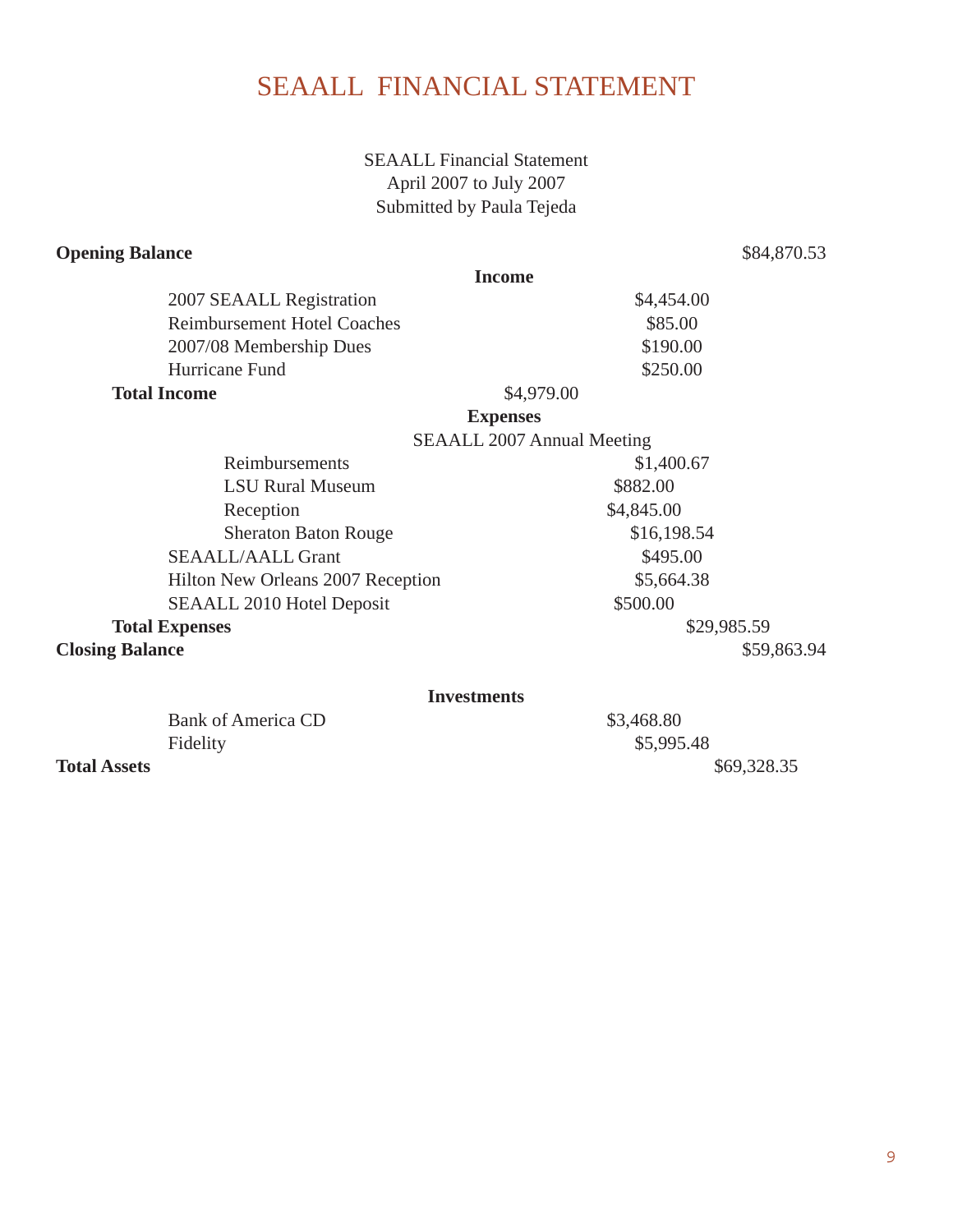# witheastern Association of \

#### (UGA Con't)

- The bags themselves
- Law Library mugs
- Law Library bookmarks
- A Guide for First-Year Law Students
- Handouts on how to access electronic course reserves, how to access the library's databases, how to read legal citations, and common

legal abbreviations

- Maps of the library
- Quick guides to call numbers
- Smarties candies (because we know our students are brainy) and Laffy Taffy candies (so they remember to have fun)

We follow up with a more structured information session during the formal orientation sessions later in the day.

This early introduction to the Law Library, in a relaxed and fun atmosphere, results in a class of 1L students who know that they are welcome in the library. They might not remember our names but many remember meeting friendly librarians and staff during the orientation and that makes the students more comfortable asking for help later. They get a real kick out of the candy, not because it is very good but because it is fun. During the first week of classes, many of them come to the Law Library with their handouts in hand, or they ask us where they can get another copy, which serves our goal of wanting them know that we have helpful handouts available.



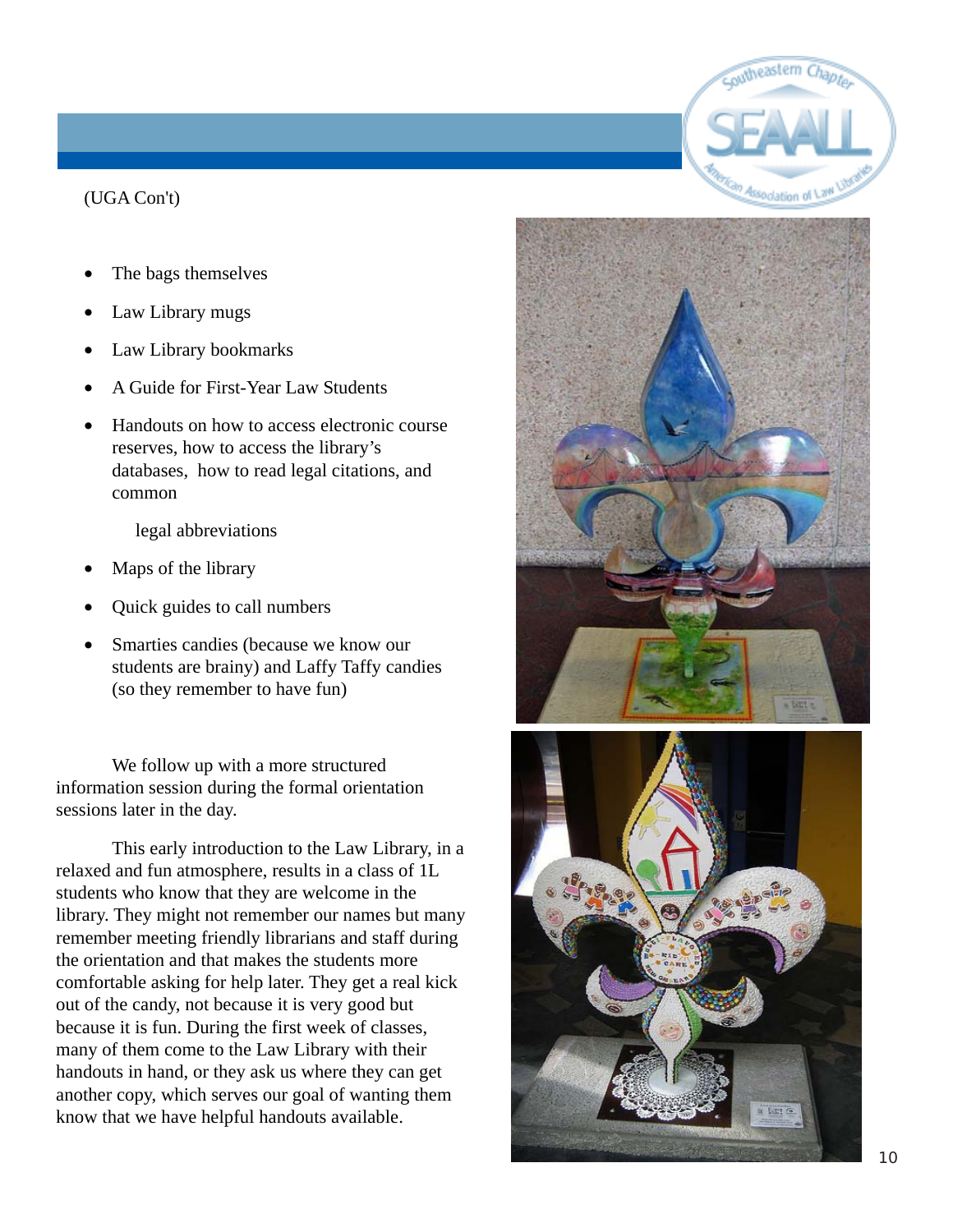#### **Rising to the Challenge of Service:**



#### **Law Librarians at Habitat for Humanity in New Orleans**

#### **Meg Kribble, Reference Librarian**

#### **Nova Southeastern University**

Hammers. Saws. Tape measures. Paint rollers. These aren't the usual tools of law librarians, but those of us participating in AALL's Habitat for Humanity workday in New Orleans on Friday July 13 put them to good use.

The day began with a bus trip from the convention center to a neighborhood in the Upper Ninth Ward. After we passed through the French Quarter, we drove by block after block of decaying homes marked with Xs and ominous numbers that had been spray painted by search and rescue teams after Hurricane Katrina. As we arrived at our destination, workday coordinator Ron Wheeler of the Georgia State University Law Library informed us that we would be working at Musicians' Village, a Habitat project sponsored by Harry Connick, Jr. and Branford and Ellis Marsalis. Many of the houses built here will provide homes for local musicians. When complete, the neighborhood will include a recording studio and educational facility.

Law librarians joined the ranks of Habitat volunteers to listen to the morning instructions, then broke up to work on different tasks. Twenty librarians went to paint inside a nearly finished house. Another group helped unload pre-built walls and other materials from a large shipping container. Others helped saw flooring joists to the correct measurements.

The majority of the group spent the day putting up the flooring system for a house that had just been started. The morning task went slowly. We nailed the framing floor joists into place, guided by Anne, a school teacher turned Habitat coordinator. Nails bent,

jutted out at wrong angles, and were just plain uncooperative for us information professionals. We improved as the day went on. Our final task, installing dozens of floor support joists, flew by as many small teams of librarians took turns hammering the boards securely in place.

Frequent water breaks and reminders to reapply sunscreen kept us hydrated and safe from the heat of the sun, though there was no escaping the humidity. For lunch, we filled up with po'boys, New Orleans' take on sub sandwiches made with excellent French bread.

At the end of the day, we walked back to the bus past a row of brightly colored, completed homes, many already occupied. A boy walking his golden retriever puppy was an especially cheerful sight!

On our return trip, our bus driver gave us a quick tour of the devastated Lower Ninth Ward, including a two-mile long grassy field that used to be a neighborhood where he drove a city bus. He spoke movingly of the roadblocks to recovery—even survival—but also of the profound energy and emotion at the first New Orleans Saints home football game after Katrina, which he attended. "Tell everyone we're coming back," he told us.

New Orleans is coming back, and I'm proud to be part of a professional community that organized some wonderful opportunities to contribute to its recovery. In addition to the Habitat project, other groups of law librarians involved in AALL's community service day worked at the Louisiana State Museum and the local Second Harvest Food Bank.

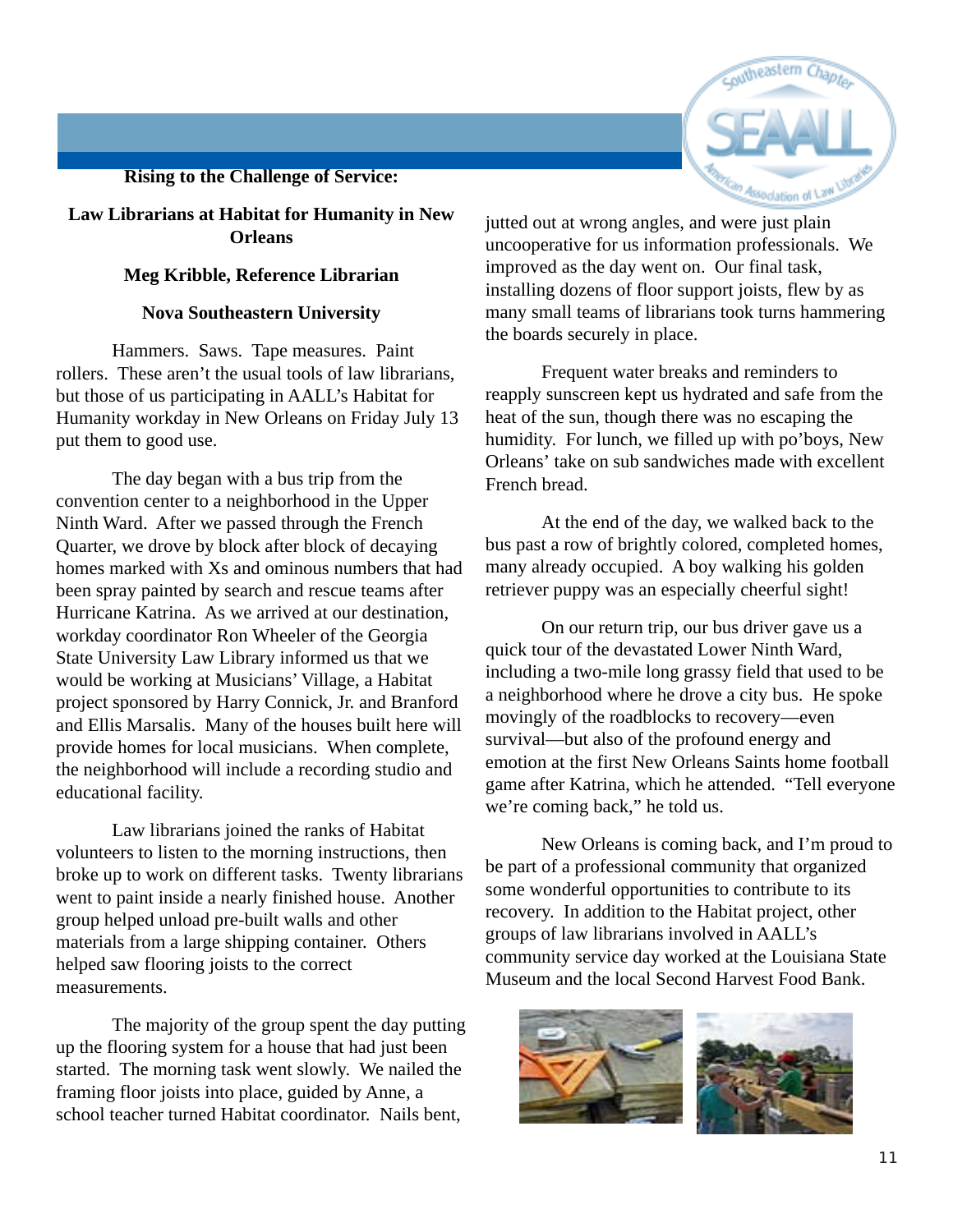

#### **Everything I Need to Know, I Learned at SEAALL 2007…**

#### **Jennifer W. Greig, Reference Librarian**

#### **Barry University, Dwayne O. Andreas School of Law**

Ok, so maybe I did not learn everything at the SEAALL annual meeting, but I did receive many lessons on the important things in life. Here are my top five lessons:

1. Generosity (Grant)

My first life lesson with regards to SEAALL's annual meeting came well before I ever stepped onto Louisiana soil. At the beginning of the year, I started hearing about the various 2007 conferences. It was not long before I was brimming with excitement over the opportunities to meet new librarians (I had not had the opportunity to meet many beyond my own library) and learn about topics that I had not yet begun to consider. This enthusiasm was curbed by reality when I was reminded that our library did not have unlimited funds, so I was probably not going to be able to attend every conference. My library director, Glen-Peter Ahlers, did take pity on me, however, and remind me that there were grants and scholarships for the various conferences that I could apply for. I took Dean Ahlers seriously and began sending out applications.

On March 9, 2007, Ms. Joyce Janto notified me that I had been selected to receive a Lucile Elliott Scholarship to help me pay for the SEAALL conference. My colleagues must still be laughing over the way I bounced around the office after reading Ms. Janto's email. After I had calmed down and shared the news far and wide, I realized that not only those individuals on the SEAALL Scholarship Committee, but the entire profession must be very generous to help so many members further their professional

development. My actual experiences at the SEAALL conference reinforced this belief many times, and it makes me proud to be a member of this profession.

2. Friendliness

It did not take long after arriving in Baton Rouge for my second life lesson to sneak up on me. As I approached the registration booth, one of the volunteers, who I was soon to learn was Rebekah Maxwell, looked up and said "Have we met before? You look really familiar to me." I assured her that we had not, since I had not been outside of Florida for a professional event, but I was happy to chat with her for a few minutes as I registered. From that moment on, not only did Rebekah remember my name, she went out of her way to make me feel at home. Every morning she said hello to me and pointed out local information that she thought might interest me.

What really amazed me was that this type of friendliness extended to a large majority of the attendees, especially those in the registration booth. It was not long before I knew by sight, if not by name, law librarians from all over the Southeast. Rebekah and the rest of the attendees taught me to leave my hesitations behind and walk right up to someone and say "Hi" or "Have we met before?" You never know who you will meet (who knows, it might be your future boss!) or what friendships may develop. I never realized before SEAALL 2007 that networking could be so much fun and feel so natural.

3. Enjoyment of the Local Atmosphere

Whatever you do, do not forget to enjoy the local atmosphere. In most of the non-library conferences that I have attended in the past, the whole focus of the conference has been education with networking on the side. SEAALL seemed to have thrown "Traditional Conferences 101" out the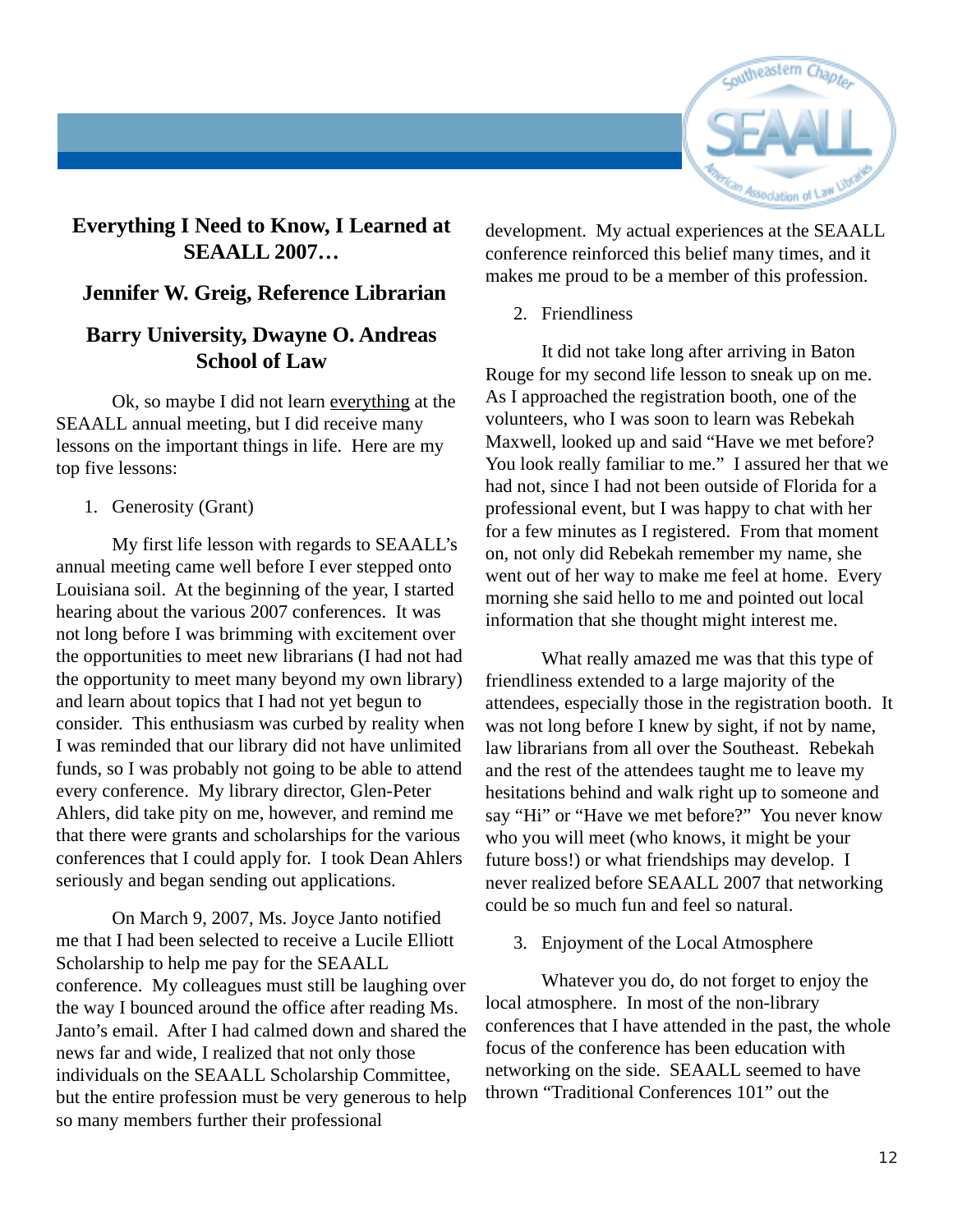

window. Everyday there was something new with which to celebrate the Louisiana culture.

The first official day of the conference found attendees strolling over to the LSU Museum of Art for the opening ceremony where we not only were presented with an amazing buffet of appetizers and dessert, but also able to wander through the art galleries and admire the collection of paintings, china, and sculpture. Friday evening, we were bussed out to the Museum of Rural Life, where we dined on local food, explored the cultural of past centuries, and danced and laughed with our fellows. It was a perfect evening. By Saturday, I was convinced that the planning committee could not have any further local surprises up their sleeves, but after breakfast they proved me wrong: we were plied with the amazing tunes of Blues musician Larry Garner.

I came away from the SEAALL conference with a great appreciation for Baton Rouge, its inhabitants, its music, and of course, its wonderful food.

4. Remembering Your Manners

When I was growing up, my mother drilled "please" and "thank you" into my head and constantly told me that you catch more flies with honey than with vinegar. Throughout my life, I have been reminded of this lesson and have seen the truthfulness in it. The SEAALL meeting reinforced this lesson once more.

I found that being polite to, not only your fellow librarians, but also to the hotel staff helps smooth out your conference experience. For instance, when I was unable to print my flight's boarding pass in the business center, a staff member that I had always been polite to helped me by printing the pass on the Registration Center's computers.

Finally, remember that your behavior towards everyone will create and alter people's perceptions of you. I will always remember those colleagues who

were polite to their fellow librarians while being utterly rude to the hotel staff and airport shuttle drivers.

5. Education

In the end, one of the primary focuses of any conference is education. At times, I think we forget this, especially when we see the delights of a new city calling to us. I attended seminars during all of the session periods, not sure what to expect from some. I was pleasantly surprised at how interesting I found them all to be. One in particular stood out: Market Your Library Services: Brand Them Like Coca Cola™, presented by Margaret Hall and Megan Garton. I was really expecting a recap of the marketing class that I had taken in library school, but Hall and Garton gave us an overview of what they did and learned in their attempts to market the UNC Law Library's services, such as their reference services via chat and a research class. This presentation still has me thinking about what we can do at my library, and fueled my enthusiasm to the point where I am in the process of experimenting with some new marketing ideas, which I hope to present to my administrators soon.

Thus, SEAALL taught me that while networking is fantastic, do not forget to pay attention to some of the things which the lecturers are trying to teach and share with you.

While I know for a fact that there were other lessons to be learned in Baton Rouge, these five lessons were the ones that have remained with me the longest and which I believe will help shape my career.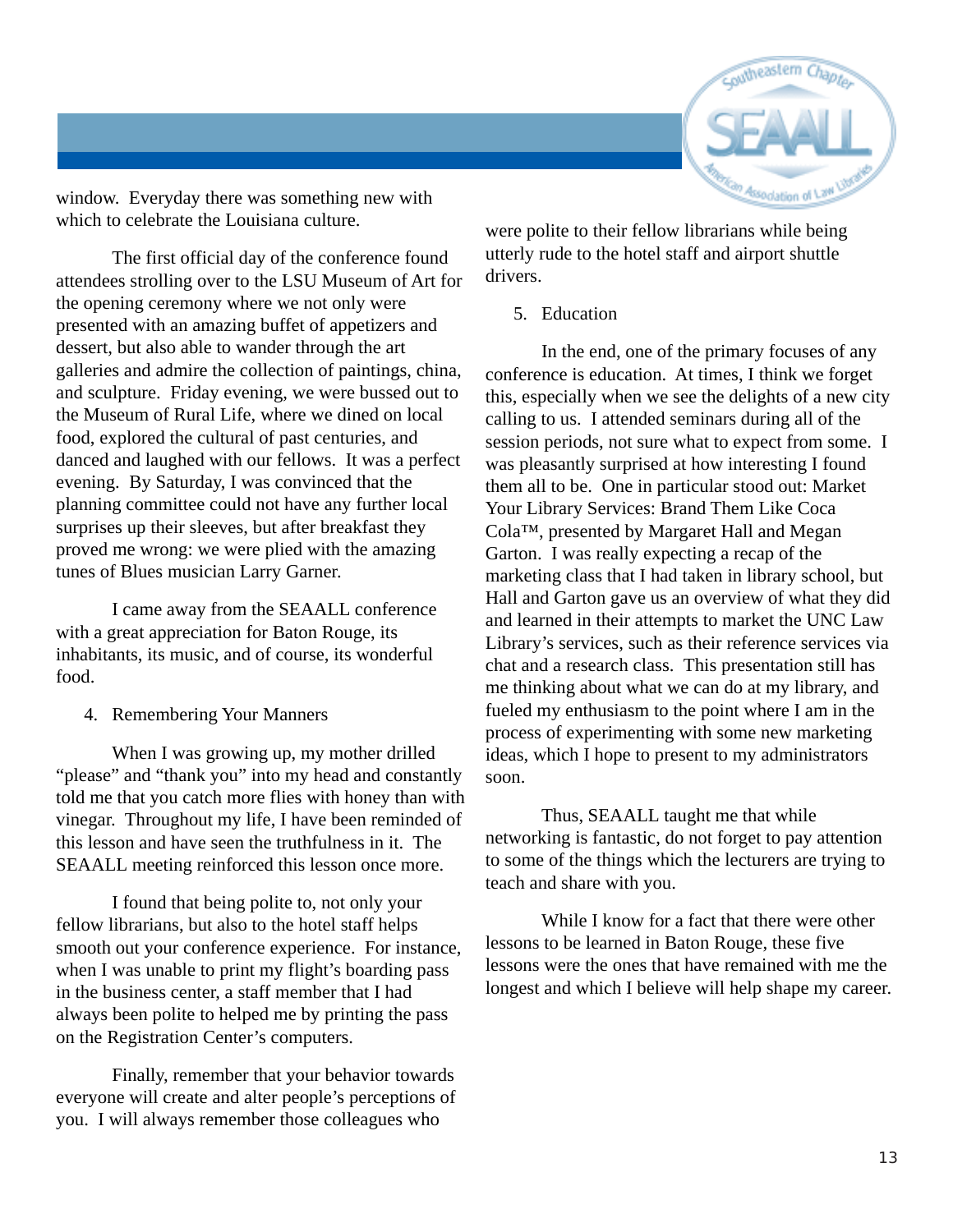

#### **Next Generation Librarians Meet**

Meg Kribble, Reference Librarian

Nova Southeastern University

In addition to marking the  $100<sup>th</sup>$  meeting of AALL, the New Orleans annual meeting marked the second gathering of the association's Gen X / Gen Y Caucus.

Established in December 2005 by Jennifer Marshall Pesetsky and inspired by the association's 2004 Task Force on Generation X and Generation Y, the caucus seeks to connect members of these generations with one another. It also provides us another way of speaking up about issues that are important to us as we become leaders and innovators in the profession. The first caucus meeting took place in Saint Louis, and was attended by over 100 next generation librarians with career experience ranging from those just starting in the profession to an executive board member. Several working groups were formed to explore issues, and to plan programming and research.

Due to conflicts in the compressed conference schedule, the New Orleans X/Y meeting had smaller attendance, but many librarians showed their commitment and interest by stopping by the caucus before or after other engagements.

Each of the working groups updated the caucus on their progress during the previous year. Though not able to attend the meeting, Jennifer Murray continues her research on alternative work schedules. The web group launched the caucus's web presence on AALLnet. The image work group continues to study and track the public image of librarians.

The programming group had three programs accepted for the conference, but unfortunately two of them were canceled before the meeting due to extenuating circumstances of the presenters. The remaining program— "Multitasking Millennials: Blessing or Curse?" was a source of lively caucus discussion as some members took issue with the use of generational stereotyping and other elements of the presentation.

Another subject of general discussion was the possibility of transitioning from caucus to formal special interest section as we plan for the future.

After the caucus meeting, a small group of X / Y librarians met at Lucy's Retired Surfers Bar and Restaurant for a bite to eat before heading to other events. The social planning group, of which I am a member, is going to experiment with holding the caucus social at a later hour next year.

To learn more about the caucus and our working groups, hear audio of our meetings, find resources about generational issues, and join our listserv, check out the caucus's website: http:// www.aallnet.org/caucus/genxy

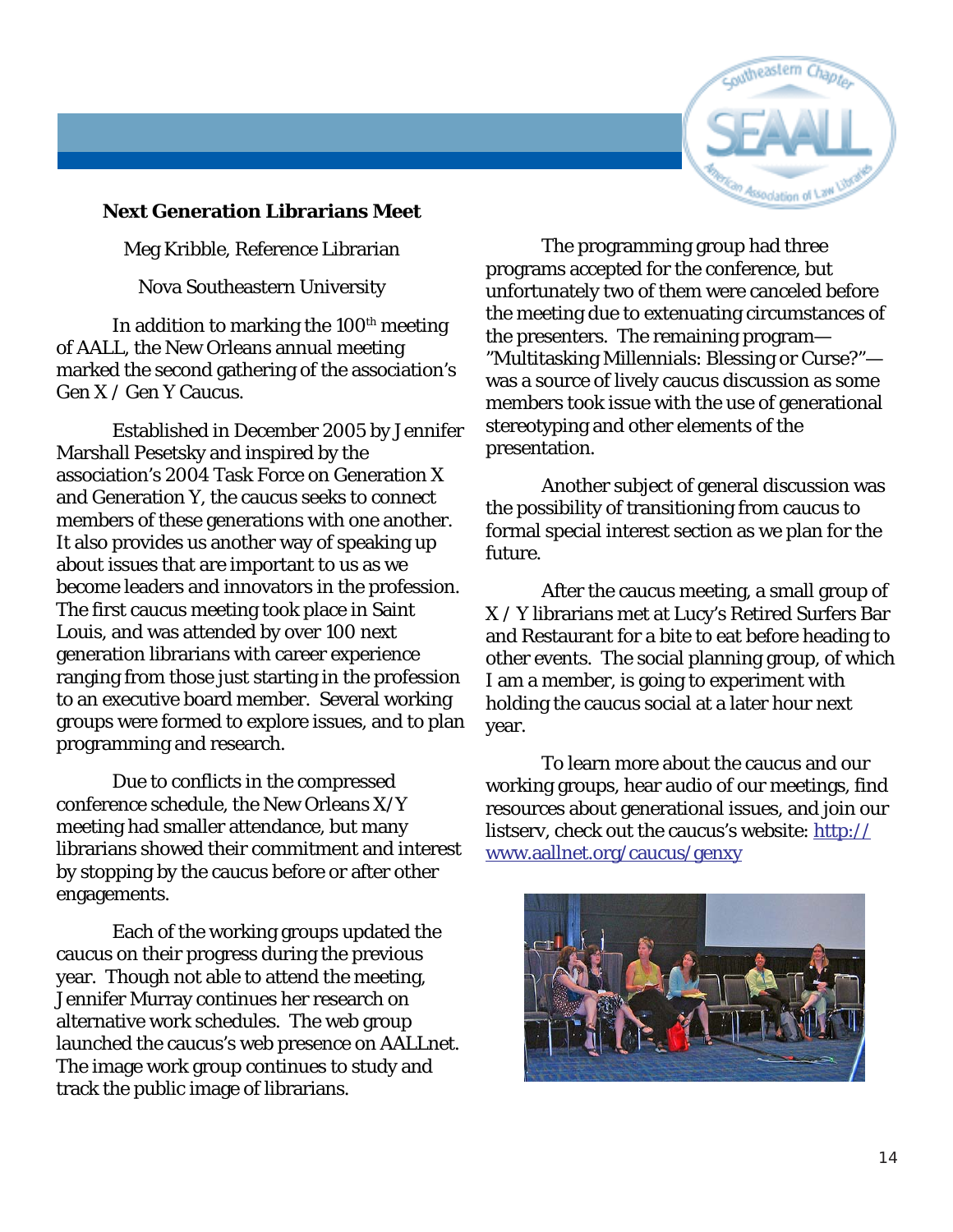

#### **SEAALL 2008**

LLSDC and SEAALL committees have begun their work to host the joint conference next spring (March 27- March 29) in Alexandria, VA. The program committee has begun its work and the suggestions are amazing and cover topics of interest to firm, academic, and court librarians. We've already scheduled a "named national" keynote speaker. The Westin Hotel is nearing completion. Its proximity to the Metro Station and Reagan National Airport will make your trip effortless. It's also just a short walk to Old Town Alexandria's many shops, restaurants, and historic area. Mark the dates, coordinate your family vacations and plan a great educational and fun Cherry Blossom conference. More details to come. See you real soon.

#### **Note from the Treasurer**

Membership renewal forms for individuals and institutions were mailed out during the week of July 10. Unfortunately, the institutional membership renewal form was missing the attachment, or membership roll. In an effort to expedite the process, membership rolls were sent via e-mail to the Library Directors or the official contact person for each institution during the last week of July and the first week of August.

We offer our apologies for the delay in sending the renewal forms this year. It all was due to the need, as announced by our President Ken Hirsh in his June 13, 2007 message to all members sent via the SEAALL listserv, to create a new file that will eventually allow us to have a clean membership database. If have not received your renewal form or if your library is missing the membership roll, please let me know by sending an e-mail to ptejeda@charlestonlaw.or g .

The Treasurer's report presented during the SEAALL Business Meeting held in New Orleans is submitted for your information.





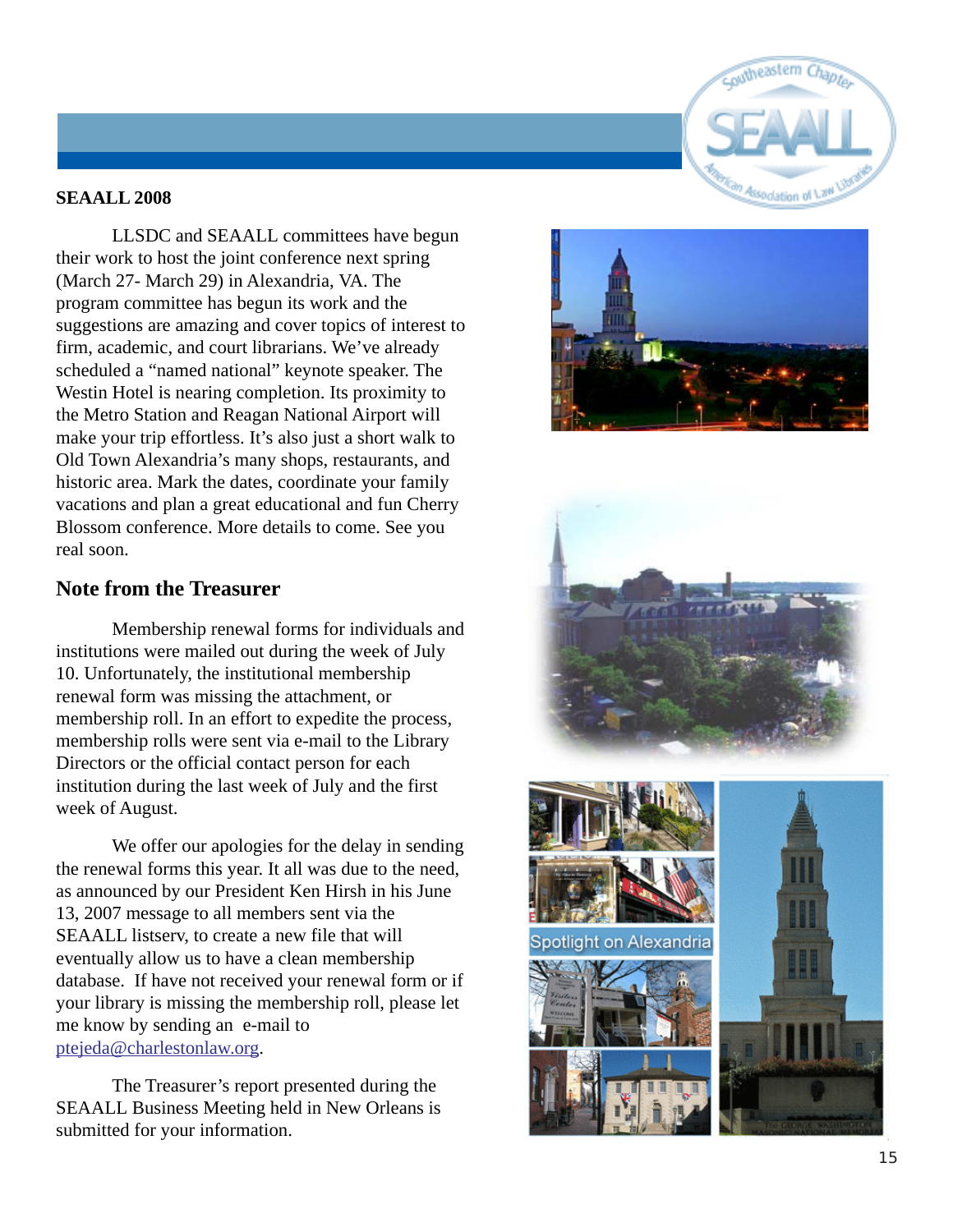

#### **Minutes for the SEAALL General Business Meeting**

#### **AALL Annual Meeting New Orleans LA**

#### **Sunday, July 15, 2007**

#### **Hilton Riverside Grand Salon 13**

I. President Ken Hirsh called the meeting to order.

II. a. Ken introduced Nancy Adams, Board Member at Large.

b. Nancy introduced the Chapter VIP, José-Marie Griffiths, Dean, School of Information and Library Science, University of North Carolina at Chapel Hill.

c. Ken announced that the SEAALL website has a domain, www.seaall.org and can be reached without having to go through AALLnet.org

III. Secretary Sally Wambold announced that, in addition to the electronic copy of the minutes in the newsletter, 12 paper copies of the updated minutes from the Annual Meeting in Baton Rouge, April 13, 2007, had been distributed throughout the room. The minutes were approved unanimously.

IV. Article and Bylaws Chair/Immediate Past President Anne Klinefelter reported that there possibly would be bylaws amendments and that the Handbook would be updated. [Anne's report **and the introduction of Dean Griffiths were** moved up in the agenda as a courtesy, because of **their involvement in** a concurrent **University of North Carolina** reception to honor Professor **Lolly** Gasaway at Wyndham Place.]

V. Treasurer Paula Tejeda reported that SEAALL institutions would probably receive an invoice for membership dues when the members returned from New Orleans. The Baton Rouge meeting netted about \$8,500.00. *Paula* distributed the financial statement

which the members present voted to accept unanimously. Jim Heller advised the Chapter to "spend some money."

VI. Committee Reports

a. Community Service – Ken spoke for Chair Donna Nixon who could not be present. The Committee will work very hard, but there is no report at this time.

b. Education and Publications – Chair Adeen Postar reported that there were two SEAALL programs being presented at the AALL Annual Meeting. The Education and Publications Committee would meet Monday afternoon. Adeen requested that SEAALL members email program ideas to her. She envisioned listserv discussions for SEAALL members and more research guides. Focusing on 21st Century technology is a priority of the committee.

c. Government Relations – Chair Christine Sellers reported that SEAALL had worked for adequate GPO funding and that the committee had worked hard in general. Ken Hirsh had signed letters to Congressmen on behalf of SEAALL.

d. Membership – Chair Ed Hart reported that nine welcome letters had been sent and one life membership was in process. He announced the accreditation of a new ALA program at Valdosta GA. His committee will encourage people to become law librarians.

e. Newsletter and Public Relations – Lisa Smith-Butler announced the deadline for the summer newsletter to be the end of July. In addition to the regular columns, she encouraged members to submit reports of what they are reading.

f. Nominations – Pedro Padilla-Rosa was absent, but Ken Hirsh reminded the members to think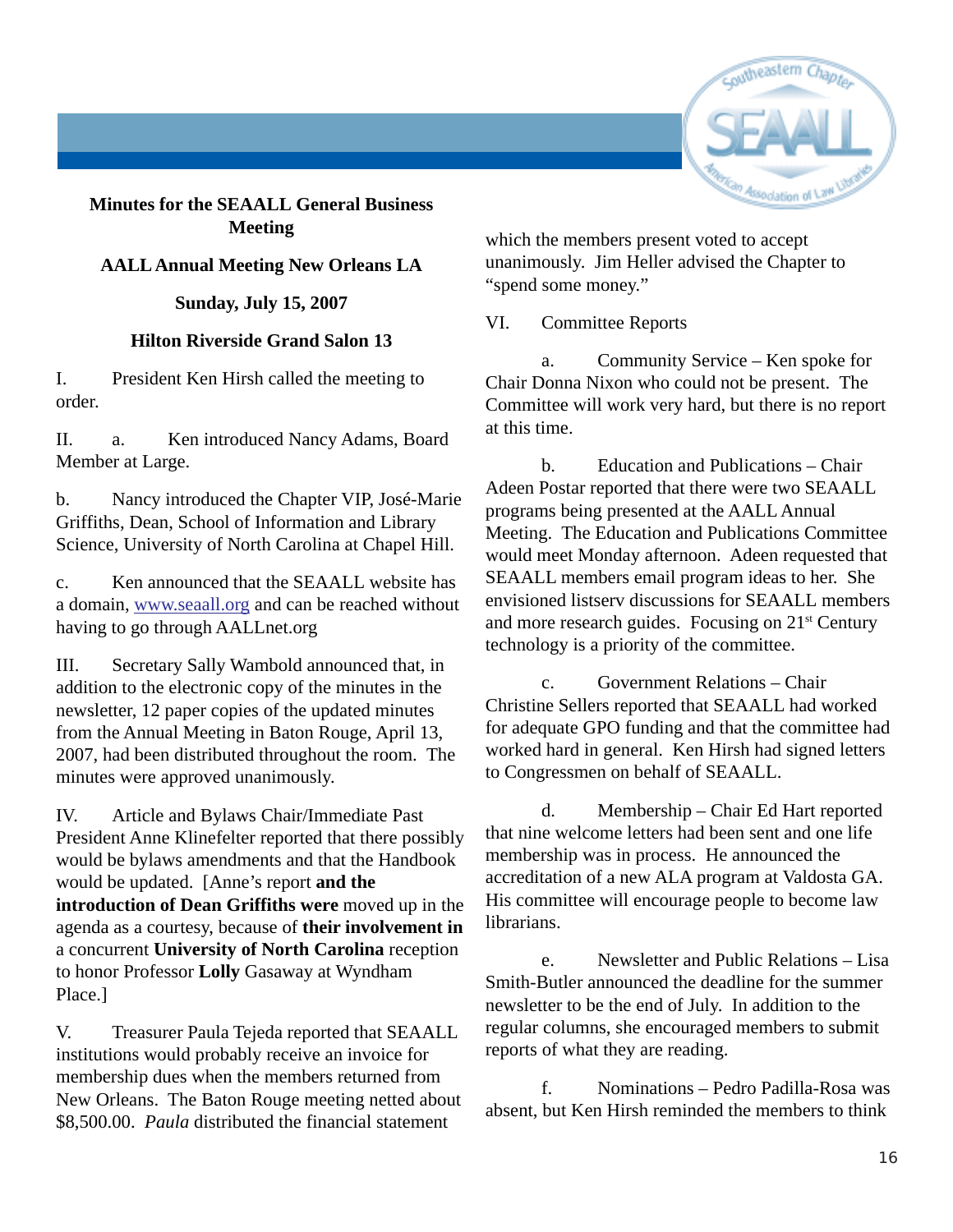

about candidates for Vice-President/President-Elect, Secretary, and Member at Large.

g. Placement - Karen Nuckolls read the report of Chair Masako Patrum. Since Masako came on board as the chair of the Placement Committee in June, each member of the committee selected the states s/he is interested in monitoring for job openings. Each member is supposed to report the information to Masako; then she will send it to Steve Melamut for posting on the SEAALL web site. So far we have 2 position openings reported.

h. Program – Vice-President/President-Elect and Chair Amy Osborne told the members that the Program Committee would be meeting Monday, July 16. The Joint LLSDC/SEAALL Annual Meeting in Alexandria in 2008 will have an Intellectual Property theme, but not all programs will feature IP topics. Amy requested that the members seek to develop good programs for firm librarians because of the venue.

i. Scholarship – Chair Jennifer Sekula informed the members that the Scholarship Committee anticipates disbursing its funds to recipients in 4 categories: the SEAALL Student Scholarship for library school students, the AALL Annual Meeting Grant, the CONELL Grant, and the Lucile Elliott Scholarship. Her committee asked for and received a considerable increase in funds: \$10,000.00 per year will be available for the next two years, at which time the amount will be reevaluated. The committee urges all members to consider applying for these grants and scholarships. A description of each type, as well as the application forms, may be found on the SEAALL website. Watch the SEAALL listserv and the quarterly newsletter for announcements, application information, and deadlines.

j. Service to SEAALL – Chair Carol Nicholson told the members that there was no report at this time.

#### VII. Future Meetings

a. Billie Jo Kaufman reported on the joint LLSDC/SEAALL Annual Meeting in Alexandria, March 27-29, 2008. The theme will be Information Professionals for Intellectual Property. Billie Jo informed the members that there were IP Librarians at some institutions. She mentioned George Washington in particular.

b. Ann Puckett updated the members on the Athens GA Annual Meeting, April 16-18, 2009. The hotel will be the Hilton Garden Inn and meetings will be in the Classic Center.

c. Jim Heller informed everyone about the Annual Meeting in Williamsburg VA, April 15-17, 2010. He reminded them that there would be a Saturday night event, because SEAALL had committed to a certain number of rooms.

VIII. Administrative Positions

a. Archivist – John Barden was not present, but Ken Hirsh reported that a student was seeking access to the SEAALL Archives. A grant request for archives organization is in process.

b. Database – Ken Hirsh had no report.

c. Handbook – Editor Laurel Brown asked the members to look at the Handbook for changes that need to be made. The Handbook is now in WORD, but there are forms that are missing.

d. Postmaster – Paul Birch was not present, but his good work was noted.

e. Webmaster – Steve Melamut was not present but Ken mentioned there were statistics about the website usage. He did not list them due to time constraints.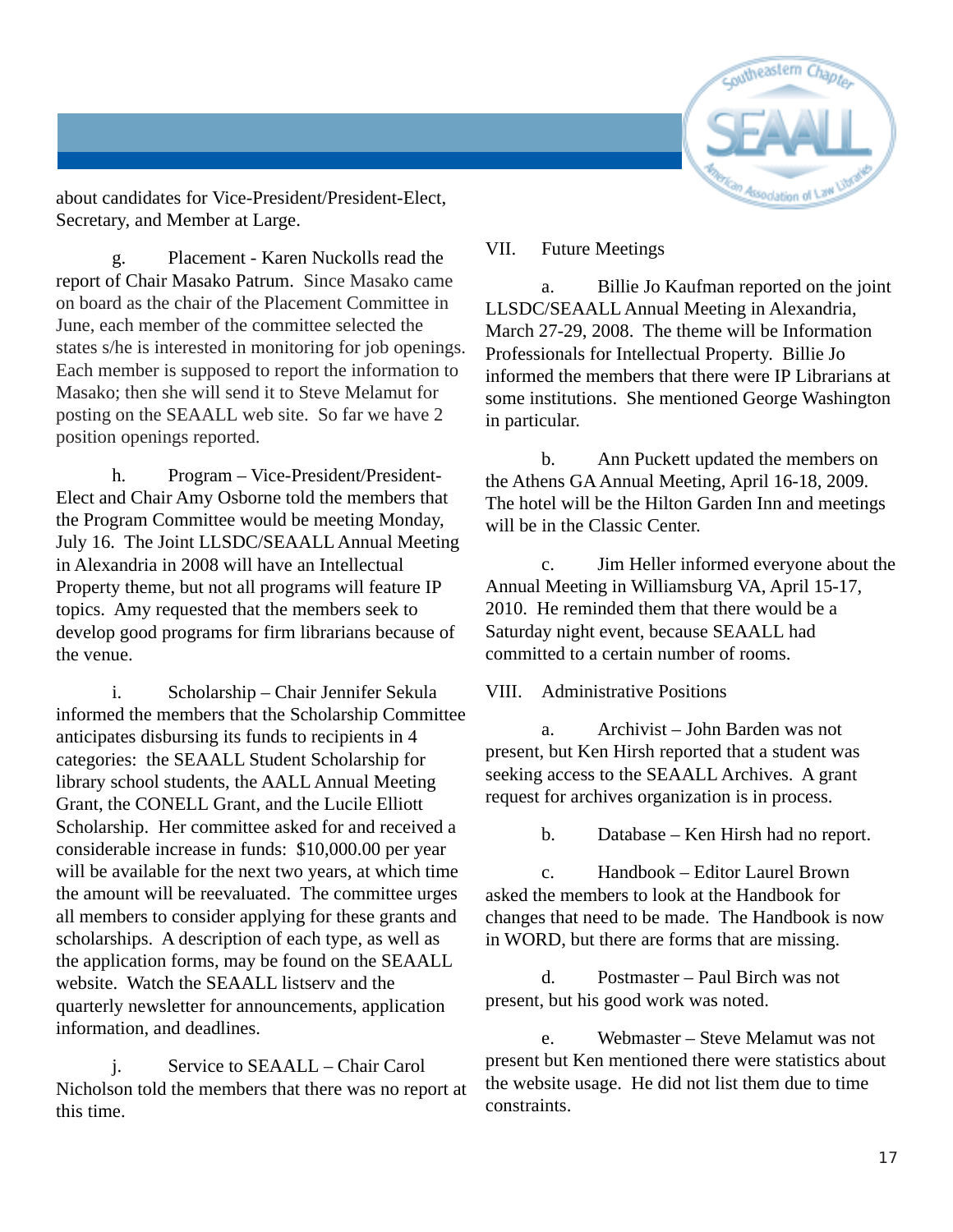

IX. Old Business – Sally Wambold and Ken Hirsh requested approval to destroy paper and electronic records of the last election. Approval was granted unanimously.

X. New Business – Ken Hirsh announced the formation of a Special Archives and Records Retention Committee and a Strategic Planning Initiative. He asked members interested in

serving on either committee to contact him.

He reminded the members of the Joint LLSDC/ SEAALL Reception in Belle Chase.

XI. The meeting adjourned at 6:00 pm.

Respectfully Submitted,

Sally Wambold





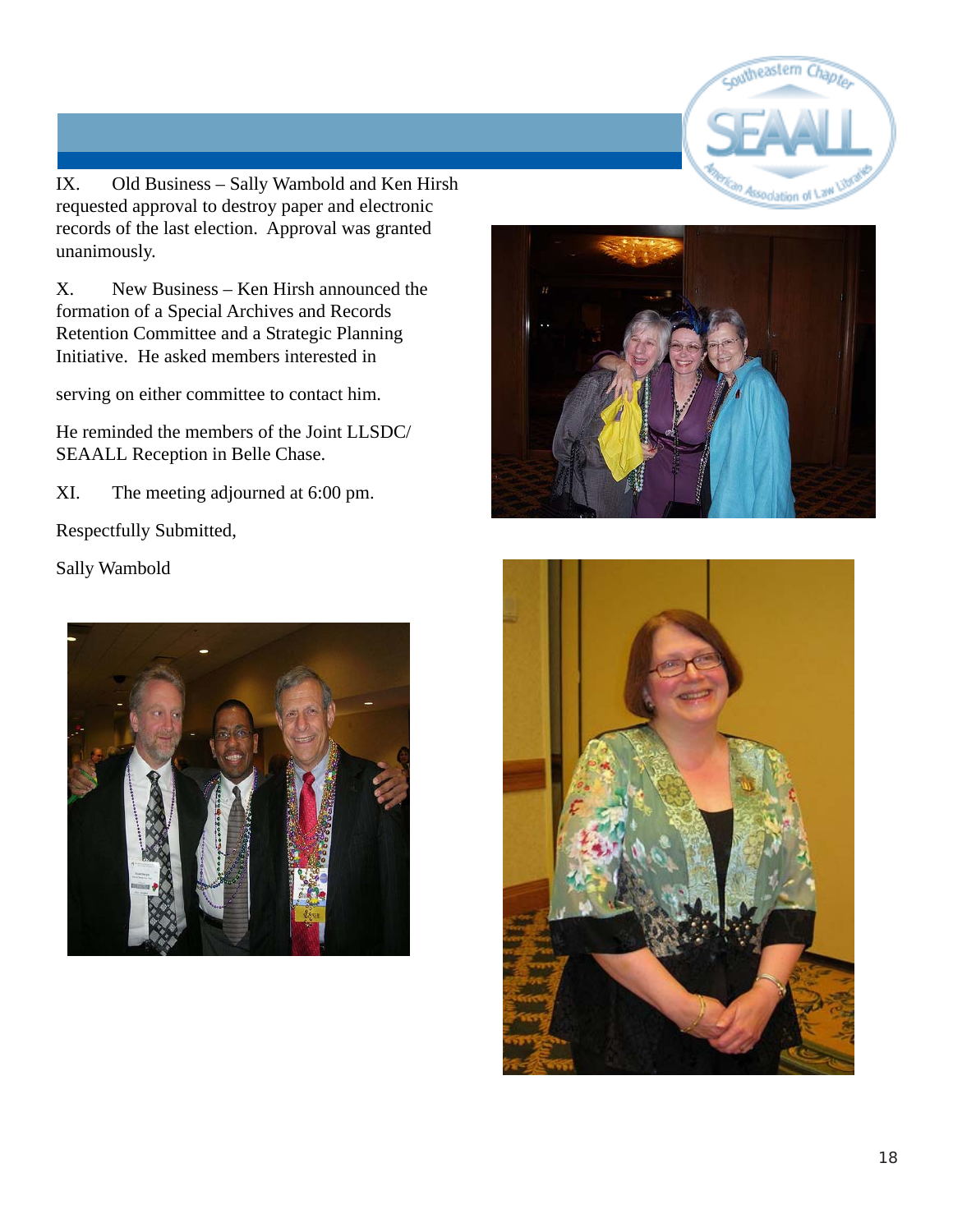#### **Government Relations Report**

#### **Christine Sellers**

The SEAALL Government Relations committee monitors legislative, regulatory and judicial developments that affect SEAALL, the practice of law librarianship or the creation and dissemination of information for that states in the southeastern region of the United States.

Recent federal governmental alerts on behalf of SEAALL and AALL included information and suggested actions concerning the Government Printing Office's FY 2008 Appropriations (the goal is to make sure the numbers included in the Senate bill  $- S$ . 1686 – remain as stated) and new FOIA Amendments for 2007 (H.R. 1309 passed, S. 849 is on the Senate floor).

The government relations committee also monitors state and local legislative, regulatory and judicial developments. If you have anything to report, please contact your state committee member listed at the end of the article. Recent state actions include:

- Kentucky Representative Ben Chandler has cosponsored H. 1877: "To authorize the cancellation of Perkins loans for student who perform public service as librarians in lowincome schools and public libraries."
- North Carolina increased aid for public libraries by \$1 million.
- South Carolina increased state aid for public libraries, in addition to the \$1 million approved from lottery funding.

#### **Alabama**

David Lowe



### Bounds Law Library, Alabama School of Law Email: dlowe@law.ua.edu

Phone: (205) 348-1111

#### **District of Columbia**

Billie Jo Kaufman

Pence Law Library, American University

Email: bkaufman@wcl.american.edu

Phone: (202) 274-4374

#### **Georgia**

Sharon Bradley

Alexander Campbell King Law Library, University of Georgia

Email: bradleys@uga.edu

Phone: (705) 542-5083

#### **Kentucky**

Helane Davis

University of Kentucky Law Library

Email: hdavi4@email.uky.edu

Phone: (859) 257-8351

#### **Louisiana**

Brian Huddleston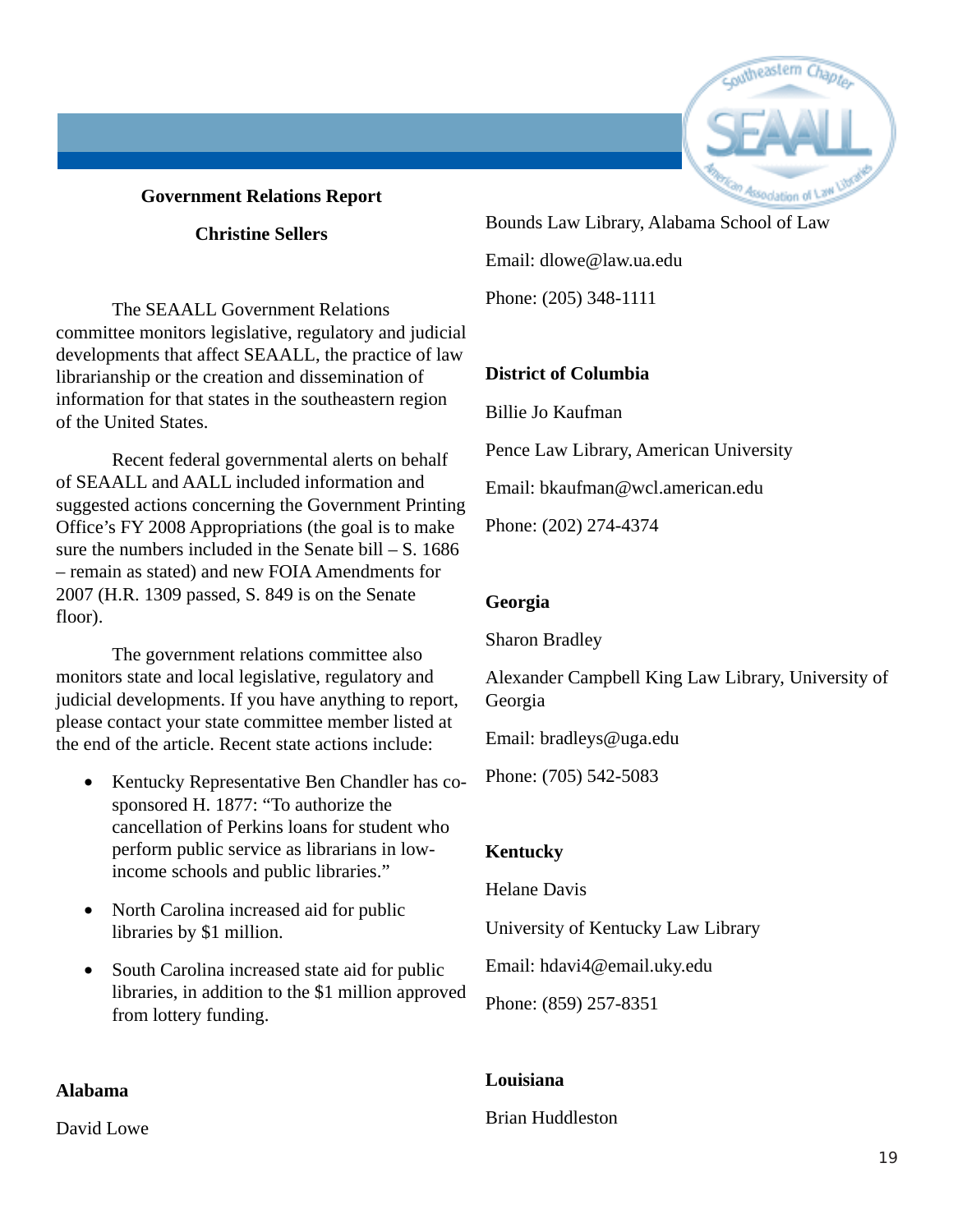

Loyola University of New Orleans Email: bhuddle@loyno.edu Phone: (504) 861-5486

Email: ddockendorf@courts.state.va.us Phone: (804) 786-2075

#### **North Carolina**

Julie Noland Campbell University School of Law Library Email: noland@law.campbell.edu Phone: (910) 893-1792

#### **South Carolina**

Christine Sellers Haynsworth Sinkler Boyd Email: csellers@hsblawfirm.com Phone: (803) 540-7872

#### **Tennessee**

Linda Tesar

Alyne Queener Massey Law Library, Vanderbilt University

Email: linda.tesar@law.vanderbilt.edu

Phone: (615) 322-0022

#### **Virginia**

Dionne Dockendorf

Virginia State Law Library

Kevin Fredette West Virginia University Law Library Email: kfredett@wvu.edu Phone: (304) 293-7640

**West Virginia**

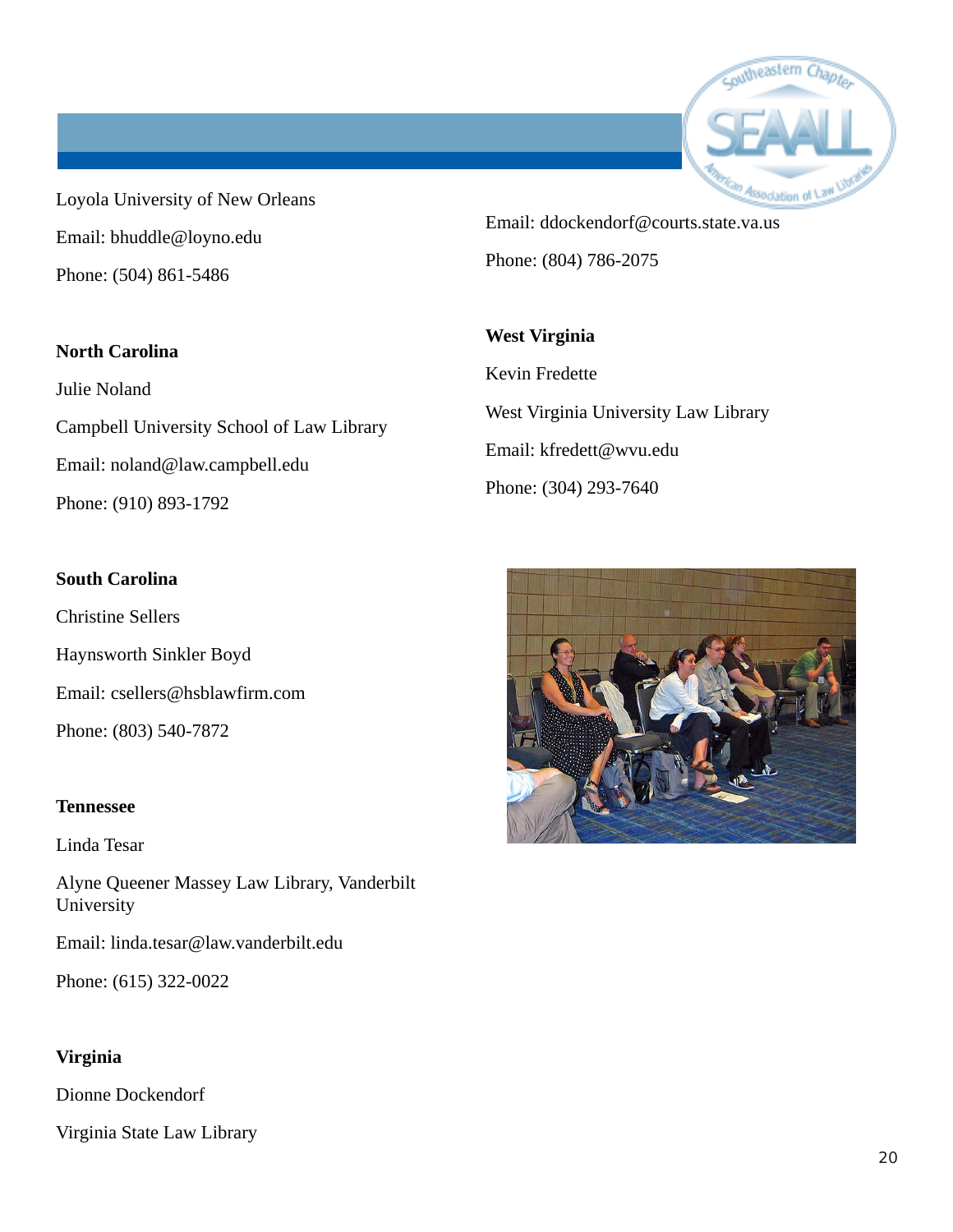

# SEAALL COMMITTEES 2007- 2008

# **Articles & Bylaws**

Kenneth J. Hirsch, Duke University School of Law ken@law.duke.edu 2009

Anne Klinefelter\*, Kathryn R.Everett Law Library, University of North Carolina at Chapel Hill klinefel@email.unc.edu 2008

Amy Osborne, University of Kentucky Law Library amyo@uky.edu 2010

#### **Community Service**

Pam Deemer, Hugh F. MacMillan Law Library, Emory University libped@law.emory.edu 2009

Scott Deleve, University of Mississippi Law Library sdeleve@olemiss.edu 2008

DawnMartin "Marin" Dell, Florida State University Law Library dd03d@fsu.edu 2008

Stephanie Dooley, Kennedy & Covington sdooley@kennedycovington.com 2008

Maureen Eggert, Wake Forest University Professional Center Library meggert@law.wfu.edu 2009

Margaret Hall, Kathryn R. Everett Law Library, University of North Carolina at Chapel Hill mfhall@email.unc.edu 2008

|                                                                                         | Association of Lath |
|-----------------------------------------------------------------------------------------|---------------------|
| Susan Lewis-Somers, Pence Law Library,<br>American University                           |                     |
| slewis@wcl.american.edu                                                                 | 2008                |
| Sarah Mauldin, Chamberlin Hrdlikca<br>sarah.mauldin@chamberlainlaw.com2009              |                     |
| Jennier McLean, North Carolina Supreme Court Library<br>jlm@sc.state.nc.us              | 2009                |
| Donna Nixon*, Duke University School of Law Library<br>nixon@law.duke.edu               | 2008                |
| Olivia L. Weeks, Campbell University Law Library<br>weeks@webster.campbell.edu          | 2008                |
| Ronald Wheeler, Georgia State University College<br>of Law Library                      |                     |
| lawrew@langate.gsu.edu                                                                  | 2008                |
| <b>Education &amp; Publications</b>                                                     |                     |
| Eric Kistler, Ehrhorn Law Library, Liberty University<br>School of Law                  |                     |
| ekistler@liberty.edu                                                                    | 2009                |
| Tom Latuszek, Florida Coastal School of Law Library<br>tlatuszek@fcsl.edu               | 2009                |
| Iris M. Lee, Jacob Burns Law Library, George<br><b>Washington University Law School</b> |                     |
| ilee@law.gwu.edu                                                                        | 2009                |
| Terrance Manion, Georgia State University<br>College of Law Library                     |                     |
| terrance@gsu.edu                                                                        | 2009                |
| Constance M. Matzen, Smith Anderson                                                     |                     |
| cmatzen@smithlaw.com                                                                    | 2009                |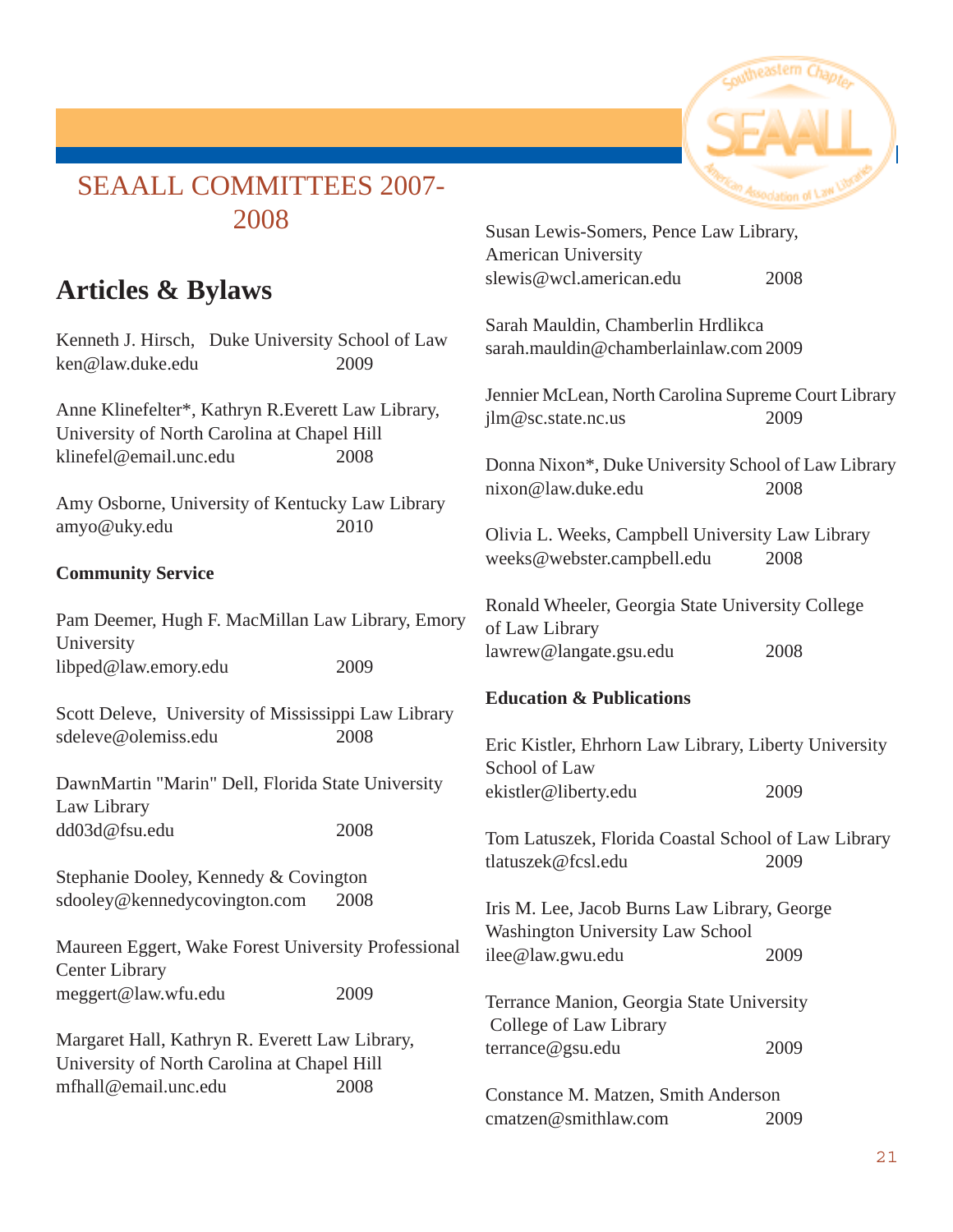

| Elizabeth Outler, Chiles Information Legal Center                    |      | Association of Lath                                                     |      |
|----------------------------------------------------------------------|------|-------------------------------------------------------------------------|------|
| University of Florida College of Law                                 |      |                                                                         |      |
| outler@law.ufl.edu                                                   | 2008 | Julie Noland, Campbell University School of Law<br>Library              |      |
| Adeen Postar*, Pence Law Library, American University                |      | noland@law.campbell.edu                                                 | 2009 |
| apostar@wcl.american.edu                                             | 2008 |                                                                         |      |
|                                                                      |      | Christine L. Sellers*, Haynsworth Sinkler Boyd                          |      |
| Miguel Angel Rivera Alvarez,                                         |      | csellers@hsblawfirm.com                                                 | 2008 |
| University of Puerto Rico Law Library                                |      |                                                                         |      |
| malvarez@law.upr.edu                                                 | 2009 | Linda Tesar, Alyne Queener Massey Law Library,<br>Vanderbilt University |      |
| Colleen Williams, Georgia State University<br>College of Law Library |      | linda.tesar@law.vanderbilt.edu                                          | 2008 |
| lawccw@langate.gsu.edu                                               | 2008 | <b>Local Arrangements/DC</b>                                            |      |
| <b>Government Relations</b>                                          |      | Rhea Ballard-Thrower*,<br>Howard University Law Library                 |      |
| Sharon Bradley, Alexander Campbell King Law Library,                 |      | rballard@law.howard.edu                                                 | 2008 |
| University of Georgia                                                |      | Billie Jo Kaufman*, Pence Law Library,                                  |      |
| bradleys@uga.edu                                                     | 2009 | <b>American University</b>                                              |      |
|                                                                      |      | bkaufman@wcl.american.edu                                               | 2008 |
| Helane Davis, University of Kentucky Law Library                     |      |                                                                         |      |
| hdavi4@email.uky.edu                                                 | 2008 | <b>Local Arrangements/Athens</b>                                        |      |
| Dionne M. Dockendorf, Virginia State Law Library                     |      | Anne Puckett*, Alexander Kimg Campbell Law Library                      |      |
| ddockendorf@courts.state.va.us                                       | 2008 | University of Georgia                                                   |      |
|                                                                      |      | apuckett@uga.edu                                                        | 2009 |
| Kevin Fredette, West Virginia University Law Library                 |      |                                                                         |      |
| kfredett@wvu.edu                                                     | 2008 |                                                                         |      |
|                                                                      |      | <b>Membership</b>                                                       |      |
| Brian Huddleston, Loyola University of New Orleans                   |      |                                                                         |      |
| School of Law Library                                                |      | Shyama Agrawal, Duke University School of Law                           |      |
| bhuddle@loyno.edu                                                    | 2008 | agrawal@law.duke.edu                                                    | 2008 |
| Billie Jo Kaufman, Pence Law Library,                                |      |                                                                         |      |
| <b>American University</b>                                           |      | Timothy P. Chinaris, Jones School of Law Library,                       |      |
| bkaufman@wcl.american.edu                                            | 2008 | <b>Faulkner University</b>                                              |      |
|                                                                      |      | tchinaris@faulkner.edu                                                  | 2008 |
| David Lowe, Bounds Law Library, University of                        |      |                                                                         |      |
| Alabama School of Law                                                |      | Margaret L. Christiansen,                                               |      |
| dlowe@law.ua.edu                                                     | 2008 | <b>Regent University Law Library</b>                                    |      |
|                                                                      |      | margchr@regent.edu                                                      | 2009 |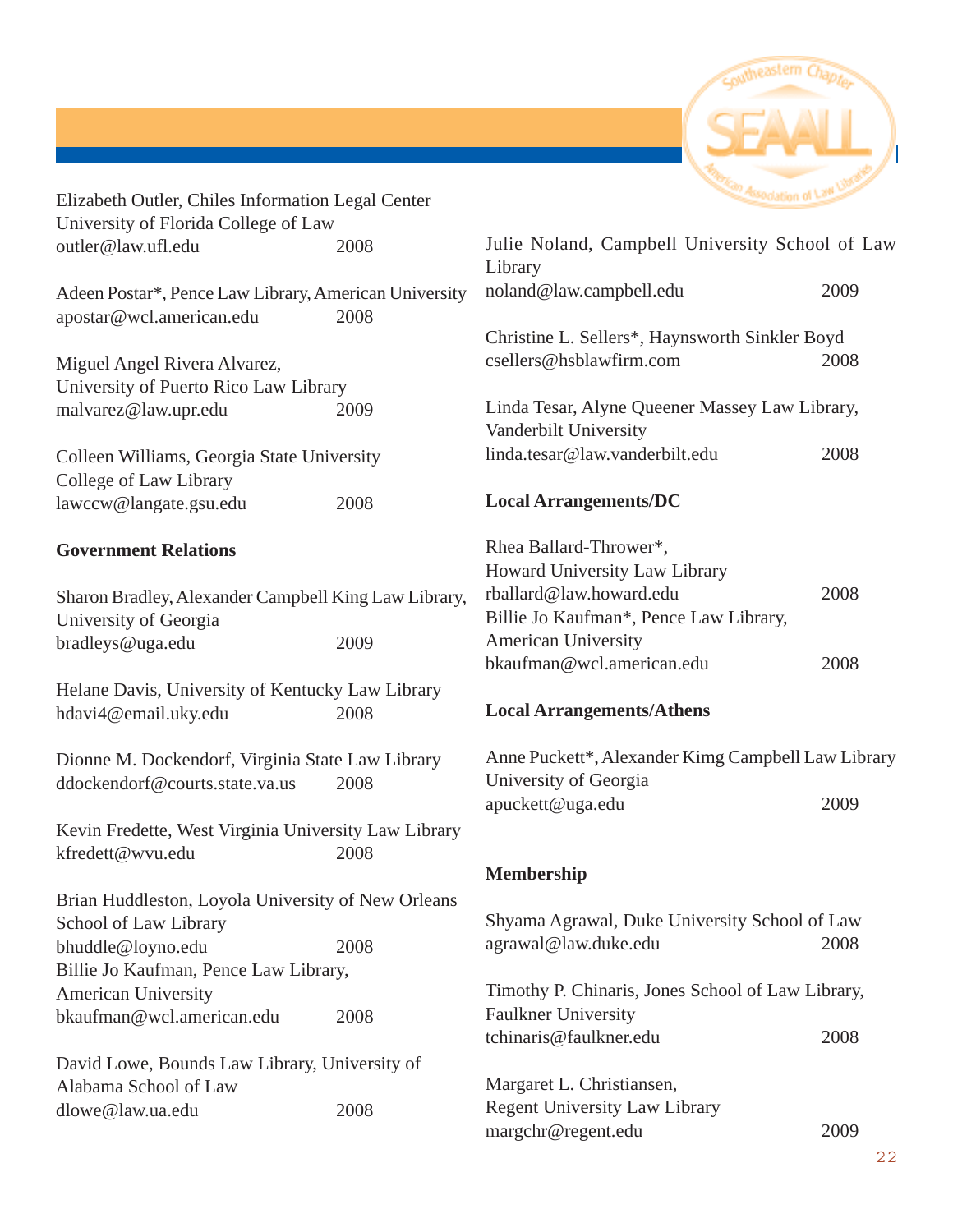

| Penny Gibson, Bounds Law Library,                                                                                          |                                                                                             |                                                                                                                       |      |
|----------------------------------------------------------------------------------------------------------------------------|---------------------------------------------------------------------------------------------|-----------------------------------------------------------------------------------------------------------------------|------|
| University of Alabama<br>pgibson@law.ua.edu                                                                                | 2009                                                                                        | Nichelle Perry, North Carolina Central University<br>School of Law Library                                            |      |
| Edward T. Hart*, Chiles Information Legal Center,                                                                          |                                                                                             | nperry@nccu.edu                                                                                                       | 2008 |
| University of Florida School of Law<br>hart@law.ufl.edu                                                                    | 2008                                                                                        | Justine Roach, New Hanover County<br>jroach@nhcgov.com                                                                | 2009 |
| of South Carolina                                                                                                          | Rebekah Maxwell, Cole Kareish Law Library, University<br>Carolyn T. Santanella, Smith Moore |                                                                                                                       |      |
| maxwell@law.lsc.edu                                                                                                        | 2009                                                                                        | smithmoorelaw.com                                                                                                     | 2008 |
| Mary Jane Slipsky, NelsonMullins<br>maryjane.slipsky@nelsonmullins.com                                                     | 2008                                                                                        | Lisa Smith-Butler*, Law Library & Technology Center<br>Nova Southeastern University<br>smith-butlerl@nsu.law.nova.edu | 2008 |
| Linda Sobey, Florida A&M University College of Law<br>Library linda.sobey@famu.edu                                         | 2008                                                                                        | <b>Nominating</b>                                                                                                     |      |
| Dee Wood, University of Kentucky Law Library<br>dwood@email.uky.edu                                                        | 2009                                                                                        | Georgia Chadwick, Law Library of Louisana<br>gchadwick@lasc.org                                                       | 2008 |
| <b>Newsletter</b>                                                                                                          |                                                                                             | Charles J. Condon, Appalachian School of Law Library<br>ccondon@asl.edu                                               | 2008 |
| Laurel Brown, Parker Poe<br>laurelbrown@parkerpoe.com                                                                      | 2008                                                                                        | Joyce Manna Janto, William Taylor Muse Law Library,<br>University of Richmond School of Law                           |      |
| Stacy A. Etheredge, Coleman Kareish Law Library,                                                                           |                                                                                             | jjanto@richmond.edu                                                                                                   | 2008 |
| University of South Carolina<br>etheredg@law.sc.edu                                                                        | 2008                                                                                        | Pedro A. Padilla-Rosa*, University of Puerto Rico<br>Law Library                                                      |      |
| Chris G. Hudson, Hugh F. MacMillan Law Library,                                                                            |                                                                                             | ppadilla@law.upr.edu                                                                                                  | 2008 |
| <b>Emory University</b><br>cghudso@law.emory.edu                                                                           | 2009                                                                                        | Gordon Russell, Sol Blatt Jr. Law Library,<br><b>Charleston School of Law</b>                                         |      |
| Stacey A. Lane, University of Mississippi Law Library<br>salane@olemiss.edu                                                | 2008                                                                                        | grussell@charlestonlaw.org<br><b>Placement</b>                                                                        | 2008 |
| Steven J. Melamut, Kathryn R. Everett Law Library,<br>University of North Carolina at Chapel Hill<br>melamut@email.unc.edu | 2008                                                                                        | Billie J. Blaine, Supreme Court of Florida Law Library<br>blaineb@flcourts.org                                        | 2008 |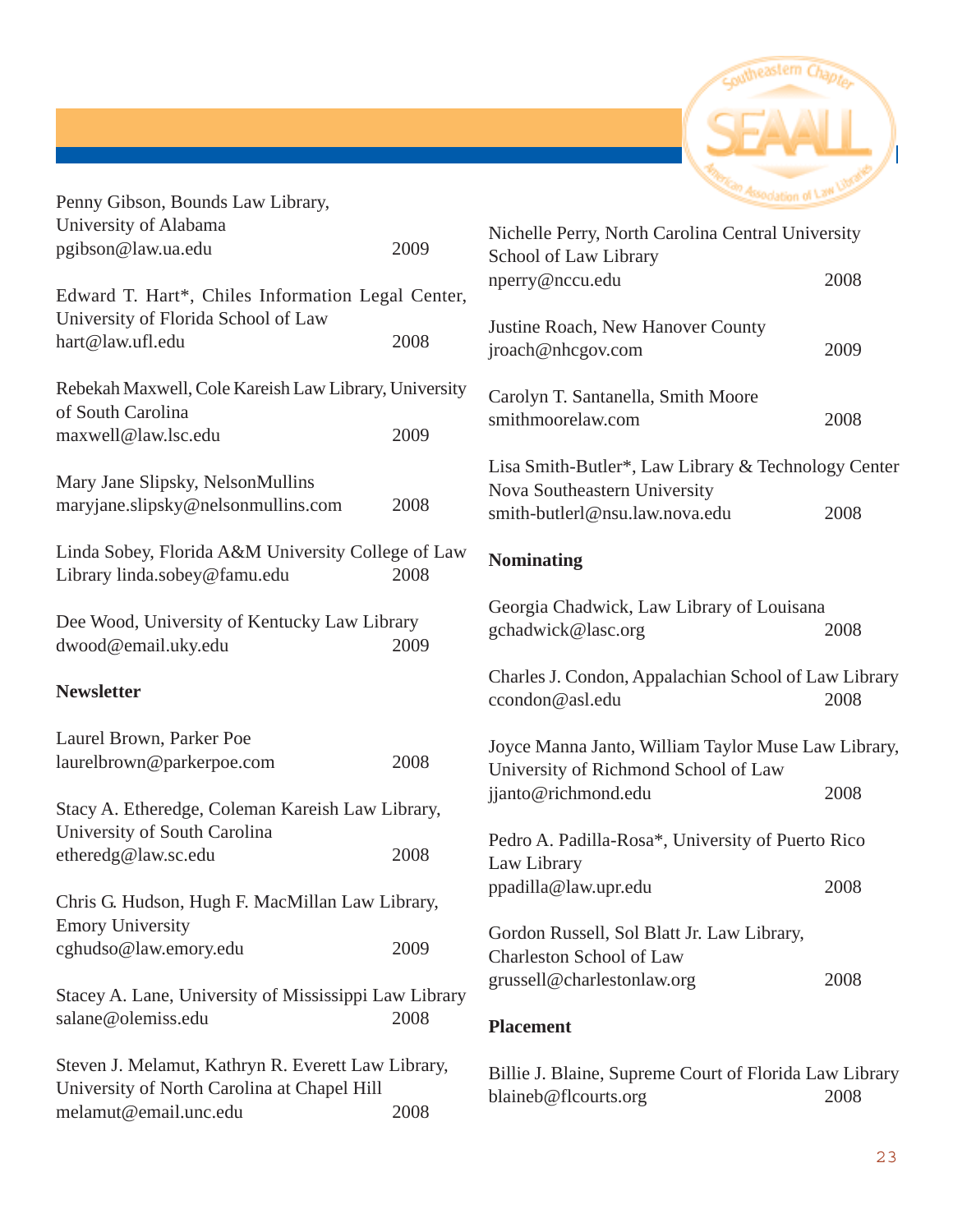

| W. Robert Farmer, Jones School of Law Library<br><b>Faulkner University</b>                         |      |                                                 |
|-----------------------------------------------------------------------------------------------------|------|-------------------------------------------------|
| rfarmer@faulkner.edu                                                                                | 2009 | Ronald Whee                                     |
| Sarah Mauldin, Chamberlain Hrdlicka<br>sarah.mauldin@chamberlainlaw.com                             | 2009 | College of L<br>lawrew@lang                     |
| Karen Nuckolls, University of Kentucky Law Library<br>kanuck2@email.uky.edu                         | 2008 | Sally Wiant V<br>School of La<br>wiants@wlu.    |
| Masako Patrum, Wake Forest University Professional<br><b>Center Library</b>                         |      | <b>Scholars</b>                                 |
| patrumm@wfu.edu                                                                                     | 2008 | Donna K. Ba                                     |
| <b>Program</b>                                                                                      |      | dbausch@no                                      |
| Maureen Eggert, Wake Forest University Professional<br><b>Center Library</b><br>meggert@law.wfu.edu | 2009 | Marie Summ<br>School of La<br>mariham@re        |
|                                                                                                     |      | James S. Hlle                                   |
| Elaine P. Fenton, 11th Circuit Court of Appeals<br>Elaine_Fenton@ca11.uscourts.gov                  | 2008 | College of V<br>heller@wm.e                     |
| Ishmael Gullon, Furman Smith Law Library, Mercer<br>University gullon_i@mercer.edu                  | 2009 | Janet Hirt, Al<br>Vanderbilt U<br>janet.hirt@la |
| Iris M. Lee, Jacob Burns Law Library, George<br>WashingtonUniversity Law Scholl                     |      | Ray Lytle, Ba                                   |
| ilee@law.gwu.edu                                                                                    | 2009 | Law Library<br>rlytle@mail.                     |
| Tim Lewis, Alabama State Law Library                                                                |      |                                                 |
| director@alalinc.net                                                                                | 2008 | Nichelle Perr<br>of Law Libra                   |
| Donna Nixon, Duke University School of Law<br>nixon@law.duke.edu<br>2009                            |      | nperry@nccu                                     |
| Amy Osborne*, University of Kentucky Law Library<br>amyo@uky.edu                                    | 2008 | Jennifer Seku<br>College of W<br>jeseku@wm.     |
| Susan Skyzinski, Greenberg Traurig<br>Skyzinskis@gtlaw.com                                          | 2009 | <b>Jason Soward</b><br>isowards@fc              |

| Ronald Wheeler, Georgia State University                                   |      |
|----------------------------------------------------------------------------|------|
| College of Law Library                                                     |      |
| lawrew@langate.gsu.edu                                                     | 2009 |
| Sally Wiant Washington & Lee University<br>School of Law Library           |      |
| wiants@wlu.edu                                                             | 2008 |
| <b>Scholarship</b>                                                         |      |
| Donna K. Bausch, Norfolk Law Library                                       |      |
| dbausch@norfolklawlibrary.org                                              | 2009 |
| Marie Summerlin Hamm, Regent University<br>School of Law Library           |      |
| mariham@regent.edu                                                         | 2009 |
| James S. Hller, Marshall-Wythe Law Library,<br>College of William and Mary |      |
| heller@wm.edu                                                              | 2009 |
| Janet Hirt, Alyne Queener Massey Law Library,<br>Vanderbilt University     |      |
| janet.hirt@law.vanderbilt.edu                                              | 2008 |
| Ray Lytle, Barry University, Dwayne O. Andreas<br>Law Library              |      |
| rlytle@mail.barry.edu                                                      | 2009 |
| Nichelle Perry, North Carolina Central School<br>of Law Library            |      |
| nperry@nccu.edu                                                            | 2009 |
| Jennifer Sekula*, Marshall-Wythe Law Library,                              |      |

Villiam and Mary  $j$ edu  $2008$ 

ds, Florida Coastal College of Law Library jsowards@fcsl.edu 2009